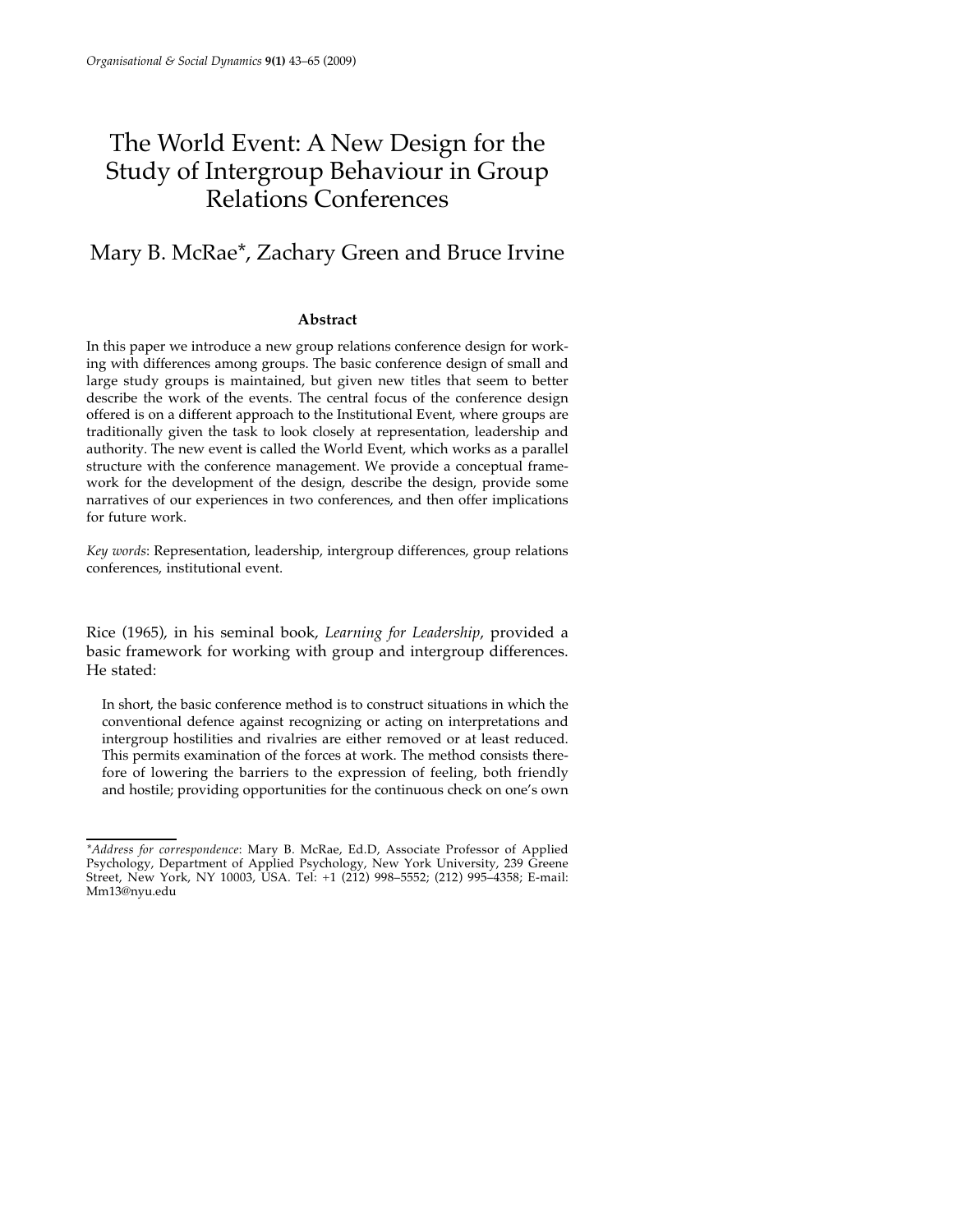feelings, and for comparing them with those of others, about given situations. Or, to put it another way, it is to check fantasy against reality. (p. 73)

While a few authors have written about diversity in group relations conferences (Noumair, Fenichel and Fleming, 1992; Reed and Noumair, 2000; Skolnick and Green, 2004; McRae, Kwong and Short, 2007), little has been done to further the conference design and method to adapt to what might be described as the new world order. By the new world order, we refer to the shifting power relations between groups who in the past had less or no power and authority. In this paper we introduce a new group relations conference design for working with differences among groups. The basic conference design of small and large study groups is maintained, but given new titles that seem to better describe the work of the events. The central focus of the conference design offered is on the Intergroup and Institutional Event, where groups look closely at representation, leadership and authority. We provide a conceptual framework for the development of the design, describe the design, provide some narratives of our experiences in two conferences and then offer implications for future work.

#### **CONCEPTUAL FRAMEWORK**

#### *Working with differences*

Every transaction between two or more people depends upon (1) the unique personalities of the individuals, (2) the messages the individuals receive and internalize from their own group, and (3) the present and historical relationships between the groups that the individuals represent. (Alderfer, 1994, p. 221)

This quote characterizes the various levels of organizational processes – intrapersonal, interpersonal, group, intergroup and the group as a whole (Wells, 1990) – in the perspective of group differences such as race, ethnicity, culture, religion, social class, sexual orientation and disability. The messages can be riddled with stereotypes, hidden assumptions and prejudices, as well as positive thoughts and feelings about self, group, and those outside of the identified group. There are also historical relationships of struggle between racial and ethnic groups that contemporary members choose to keep alive, or they decide that the past struggle is no longer relevant given the current conditions and situation.

Working with differences in groups and organizations involves recognizing the existence of multiple social identities held by individuals, some being more salient than others given the context. For exam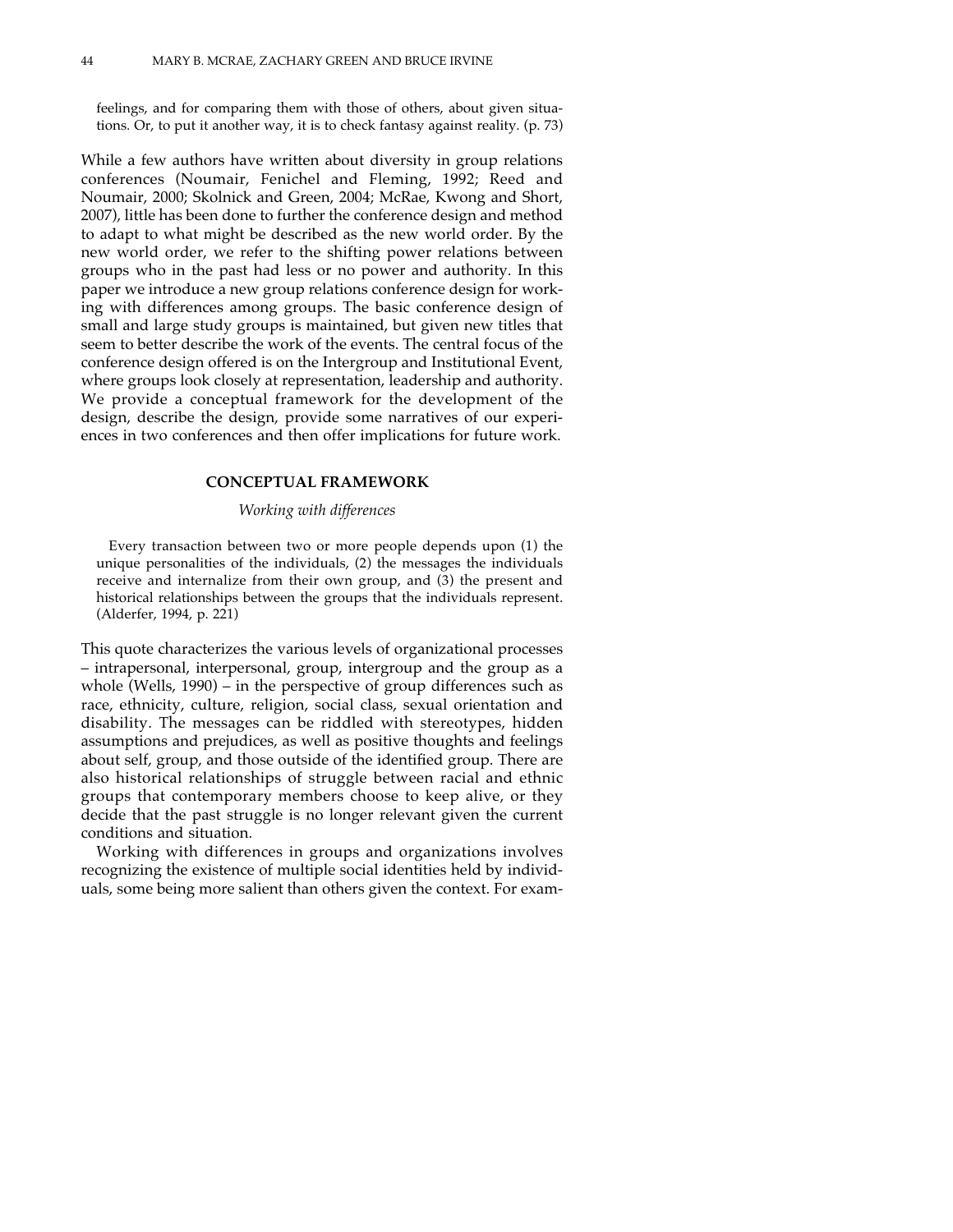THE WORLD EVENT 45

ple, women belong to a number of identity groups: gender, racialethnic, social class, sexual identity and religious groups. Based on context one identity may become more salient than another. We also need to recognize that there are times when social identity has little to do with decisions that are justifiably grounded in merit, experience and wisdom. The ability to embrace the complexity of the coexistence of multiple identities and differences *and* the ways in which they impact the functioning of the group and/or organization is primary in today's world. The conceptual framework for working with differences, as stated above, was a part of the basic conference structure discussed by Rice in 1965. The conference structure was developed with the idea of working with different perspectives among groups, providing opportunities for the feelings, unspoken assumptions and stereotypes attributed to differences to surface and be available for examination and study. The fact that the group relations model is geared to the study of authority and leadership in groups and organizations makes the study of social identity differences even more pressing. What is the relationship between who has authority, who takes up leadership roles and the racial, ethnic and other differences that define reference groups? Miller (1979) warned that every transaction across boundaries of political identity has the potential for disaster. He purported that there is a fantasized boundary between how a person sees 'me' and 'not me' that may not stand the test of reality. Each time there is an interface between two people from different backgrounds there is a risk of being forced to re-introject the bad bits that have been projected to the other and to surrender the good parts that have been introjected. According to Miller the differences between individuals from various groups are not properties of the system, but are constantly being negotiated. Intergroup relations involve a constant process of patterns of power and coercion on the one hand and bargaining and cooperation on the other.

#### *Identity, representation and authorization*

Each member of the group represents multiple identities and may represent a number of groups. In groups and organizations individuals are put forward to represent groups; sometimes these are work groups, and other times they are groups based on race, ethnicity, gender, religion, sexual orientation, age, status in organization, disability or thematic ideas. However, at times a person may come without the intention of representing one subgroup but, by virtue of the perceptions of others, are unintentionally expected to represent another of their identity groups. So, as a black woman, the first author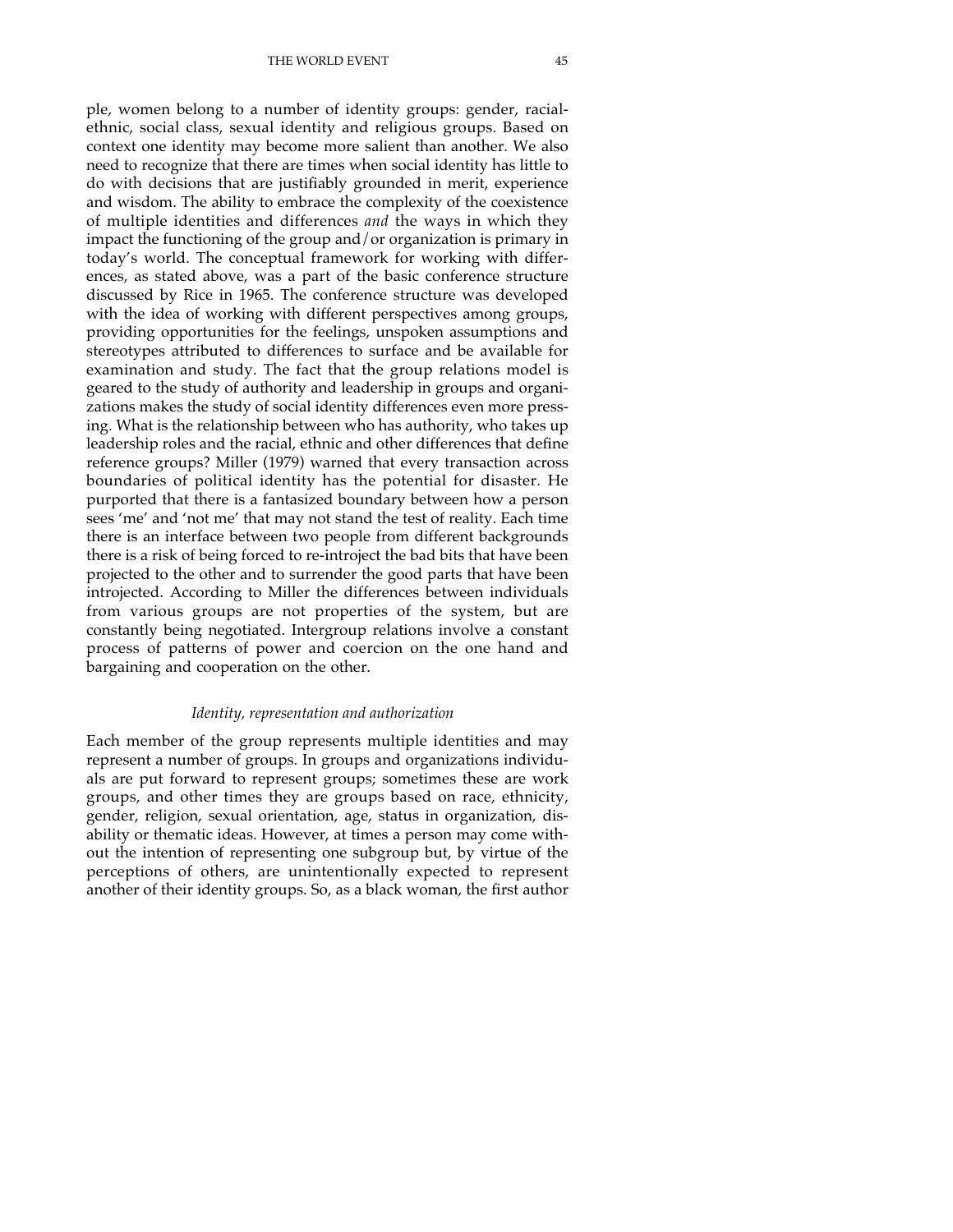may go to a meeting to represent her university as a professor, but find that she is really there to represent African-American academics, a group that she may or may not feel authorized to represent. Individuals who represent identity groups meet at the boundary that separates them from other groups (McRae, Kwong and Short, 2007).

The boundaries that exist between groups can be impermeable or permeable, depending on historical relationships, hidden agendas, stereotypes, belief systems, values, etc. Intolerance of differences, ambiguity, paradox and multiple realities lock groups in paranoid– schizoid relations and make it difficult to work across boundaries (Skolnick and Green, 2004). At times there is a value or currency attributed to being either oppressed or privileged. Reed and Noumair (2000) refer to the currency of victimhood in diversity conferences and the 'myth of redress', as a regressive process where members operate as if resources and power will be reapportioned in an equitable manner. Identity and representation in groups require risking the potential effects of joining with others who are 'not me' and the possibilities of collaboration and conflict. There are risks involved in having authentic dialogue about and across differences that create a sense of vulnerability and insecurity (Connolly and Noumair, 1997; McRae, Kwong and Short, 2007).

Being authorized to take up a role of leadership in a group or organization can be both exciting and difficult. It is exciting because it is usually an indication of others' trust and respect for ones' capacity to take up such an important role. It is difficult because, as Turquet (1985) states,

The complication for leadership is that, like the psychoanalytic model of ego, it has to be Janus-like, looking both internally and externally, becoming both participant and observer. If the leader allows himself to become an observer gliding above the fray as a non-participant, he will deprive himself of knowledge of certain vital aspects of the group's activities. Hence, he will lose much of his evidence about the state of the group and especially the group's expectation with regard to his leadership. (p. 73)

According to Turquet, leadership emerges out of the needs and aspirations of the group and is expressed through the action of single members or a set of members. So long as the members of the group continue to reflect and act in accordance with the group's spoken and unconscious desires, they will continue to hold on to their leadership roles. The degree to which salient identity features of the group are also present in the one(s) who hold the leadership determines the likelihood of the group allowing the occasional lapse or failure. Those who are able to tap into the needs of the group but who are more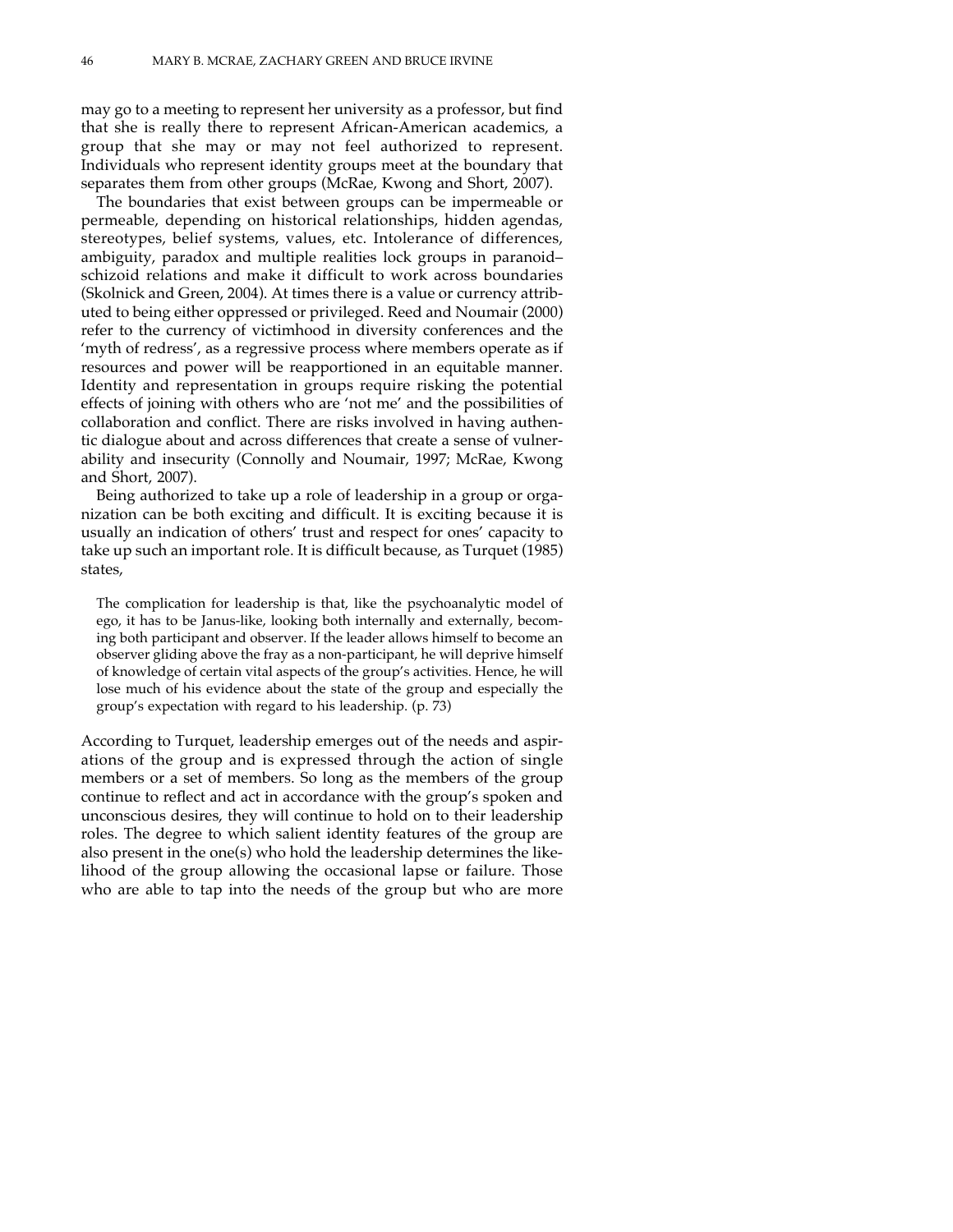distant in identity will more readily find that their leadership roles are challenged if not stripped away.

The difficulty for the representative of a group is to maintain multiple connections between the group being represented and the new group that is joined. Rice (1969) reminds us that 'Indeed, unless the boundary of the group of representatives becomes stronger than the boundaries that join the representative to those they represent; there is little hope of successful negotiations' (p. 582). When the representative group feels that the representative no longer relates to its basic needs, it will withdraw authorization of that role or demonstrate less respect for the authority of the person in the role.

The world of differences is complex and thus not easily classifiable into simplistic boxes. The World Event was designed to create space for the exploration of multiple differences and tools to enhance skill levels in working within and across differences related to leadership and authority in groups and organizations. Greater emphasis is placed on how differences in the level of representation among the members change the nature of authority relations. As such the World Event seeks to mirror contemporary authority relations by giving members the opportunity to choose their own World Forum, which functions semi-autonomously in the context of the overall conference. In contrast to the Institutional Event, which the World Event replaces, members find themselves in a relationship with a chosen authority of their fellow members and the management authority of the staff. This additional level of complexity expands the interpretive lens and range of metaphors for staff and members alike.

Originally designed with the idea of the Security Council within the UN General Assembly in mind, the World Event may also evoke imagery of other kinds of authority relations. The conference management could be seen as akin to a board of directors that retains oversight of a non-profit organization. The World Forum would then be the leadership team and its executive director who attends to day-today operations of the non-profit organization. The groups formed by the members may well be like departments, business units and task teams. Another analogy may be the structure of many universities where there is often the university administration, faculty senate and the academic departments. Similarly, differences in cultural groups within a given societal context may be more visible in how groups are formed and roles are adopted in the World Event. What is key is that differences in authority are made more available for study through the design of the World Event, giving members more opportunity to learn from the experience.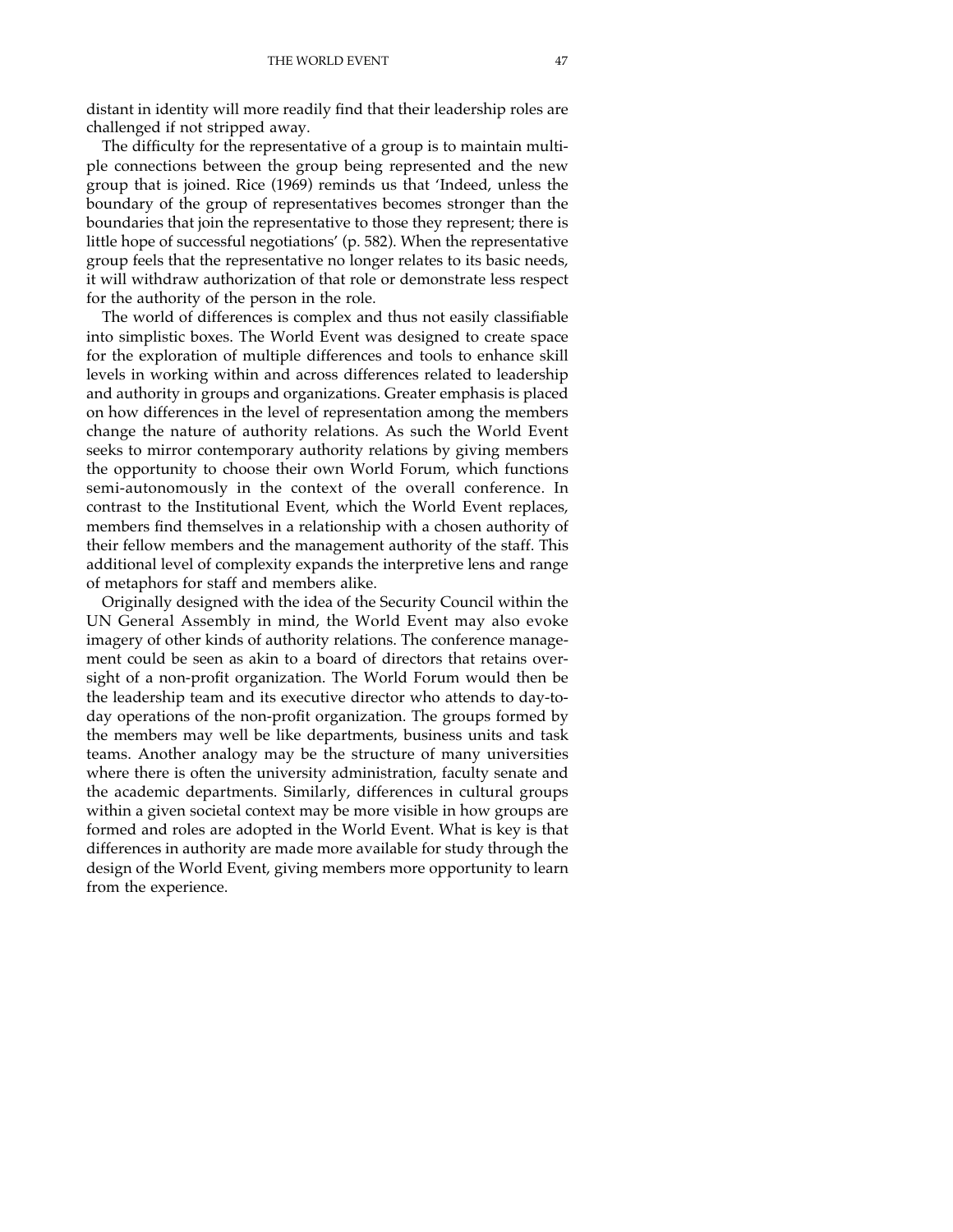#### **THE WORLD EVENT: CONFERENCE DESIGN**

Conceptually, the focus was to create a conference that moved beyond 'honouring diversity.' This term for us had begun to lose meaning, and was often reduced to politically correct language and familiar catchphrases. Our concern from a design perspective at the time of the first conference was how we might move 'diversity' from becoming simply a cliché term to once more representing a robust way to approach working with human difference. As such, 'embracing a world of difference' came to entail the possibility of staff and members working to connect consciously and unconsciously on more than what could be easily seen or expressed as identity. In other words, for a member to speak of being a 'gay, black or male', while an important and necessary first step of exploration, could no longer be seen as providing more than a cursory understanding of the individual, the group with which he identifies, or some presumed known process that accompanies this cluster of identities. The challenge for staff and members alike was to see more.

The World Event grew out of Zachary Green's experiences at international conferences such as FLAM and TransformAction. He also noted differences in how the Praxis Event, Intergroup Event, and Institutional Event were conceptualized and managed in these and other conferences outside the USA. We also understand that an international symposium held in Australia in the mid 1990s that pre-dated the Belgirate series included sessions that were also termed the World Event. The nature and intention of that event seems to have been to provide the organizations representing each of the countries present with an opportunity to work across their boundaries. The implicit aim was to begin to understand the similarities and differences the national cohorts brought to the world of group relations. The event was a one-time offering for which there is no apparent record of its outcomes or evidence that it was subsequently used or adapted for other symposia or conferences.

#### *Background of authors*

The first author, Mary McRae, selected and authorized Zachary Green, the second author, to design a conference that highlighted intergroup relations and representation and to direct it for two years. He in turn brought the third author, Bruce Irvine, on board to work from a broad concept to deepen the working details for the Institutional Event of the conference. The basic aim was to create an event that increased the representational authority of members, flattened the hierarchy within the conference between staff and members, and increased our capacity to study difference.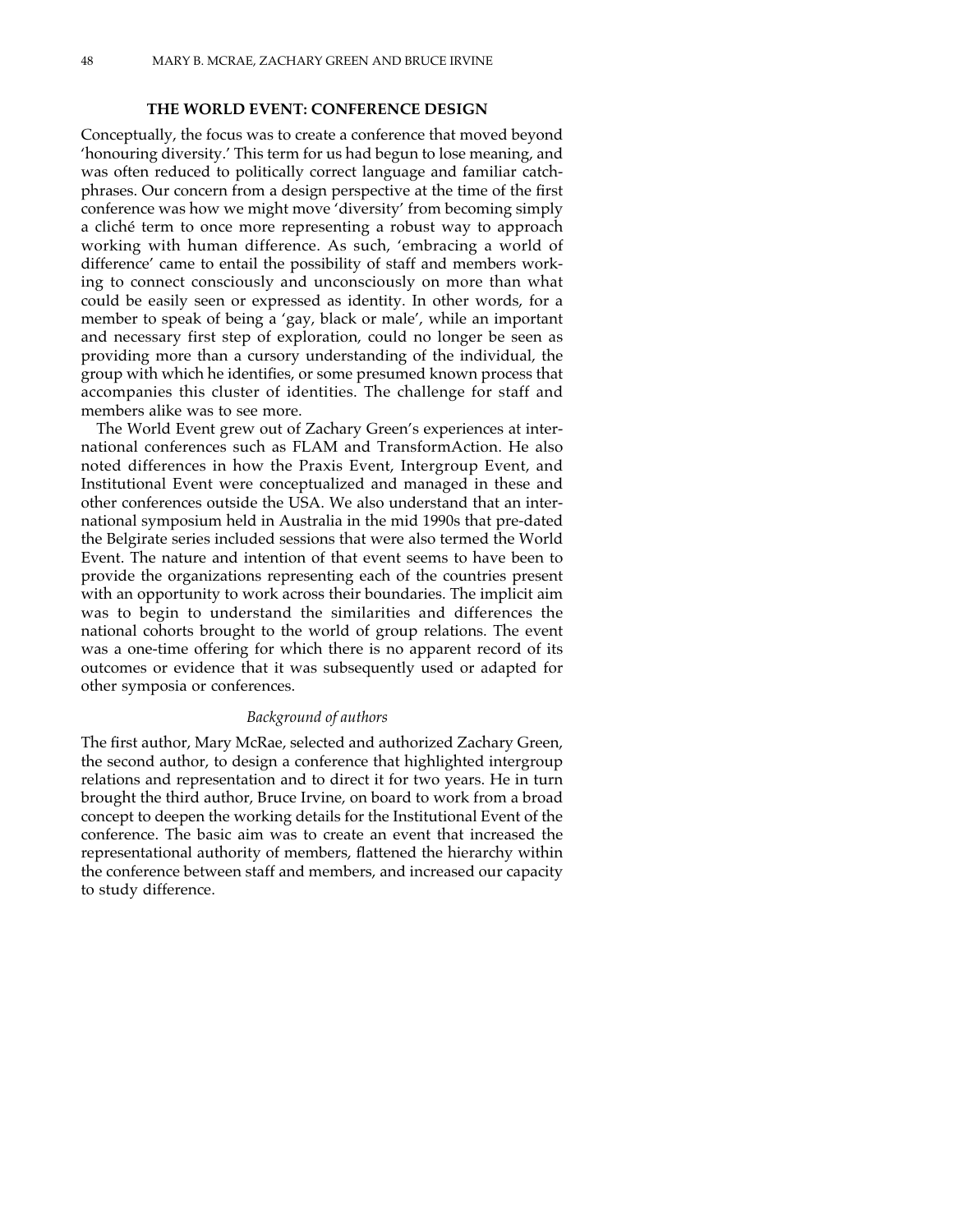THE WORLD EVENT 49

Our backgrounds are very different and have enhanced our work together. Mary is an African American who comes from a sharecropper background; her family worked the crops of whites in the segregated south. Zachary is an African American whose family is upper class; his father was a professional athlete who leveraged his sports career into a successful, highly lucrative business, and his mother was a teacher. Bruce is white, and was born and grew up in apartheid South Africa; he is the son of a Methodist minister. Following his studies at a university in South Africa, he became active in the political struggle and came into exile in the UK. He has lived in London for the past twenty-two years.

Both conferences were titled 'Embracing a World of Difference: Exploring and Transforming Authority Relations'. Paradoxically, the purpose of the entire 'embracing' approach is to allow for more potential points of connection to be named, explored and worked. The challenge of the 'Embracing Differences' theme in conducting a group relations conference or any other such explorations is that known narratives that have served people for life become challenged and often altered. This is especially true for narratives that explained things in terms of gender, race, orientation, nationality, or other such categories. Through our approach in the 'Embracing Differences' series, our effort was to broaden identity analysis in group relations conferences once more, moving it beyond diversity as a cliché. The test was whether the design brought a difference to how members took up roles and authority, and to whether staff found new ways to see the groups and offer interpretation.

#### *Primary task of the World Event (WE)*

Akin to the traditional Intergroup and Institutional Event in group relations conferences, the primary task of the World Event remains to study the relationships between and among groups, including a conference management that works in public session. The difference comes in how the World Event invites members to study issues of leadership and representation through the formation of the World Forum. This designated body, composed of ambassadors representing each group or constituent community, works as a complementary and/or parallel structure with the conference management. While the conference management retains authority and responsibility for the overall conference boundary, the World Forum, once formed, assumes primary authority for the World Event. Conference management provides a team of consultants available for the member groups formed, as well as the ambassadors and management.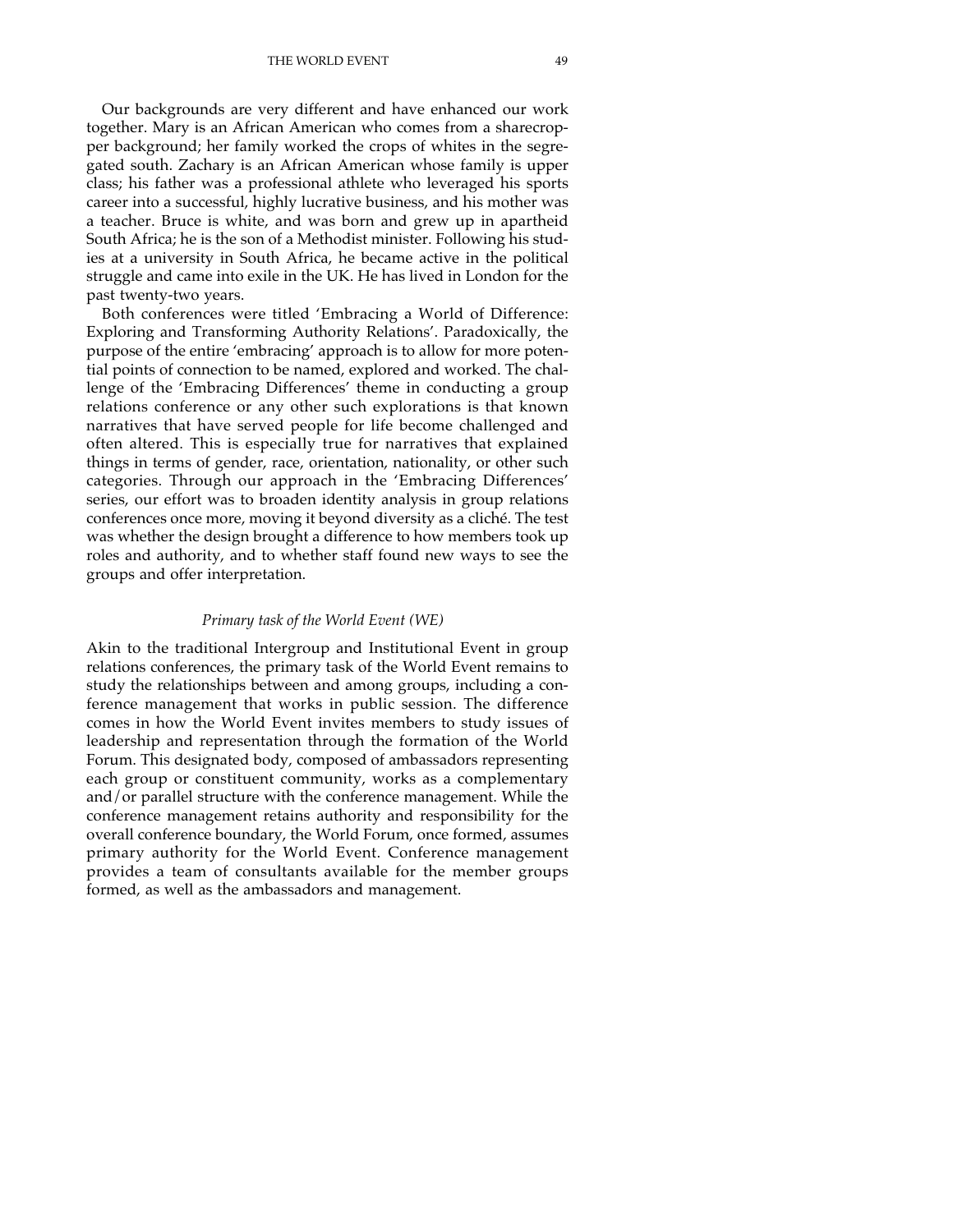Conceptually, the World Event sets out to simulate the opportunities and tensions present in the nested authority relationships commonplace in the post-modern world. Parallels may be seen in how individual governments of sovereign nations relate to entities such as the United Nations or European Union. Each nation has its own relationship to the world while having representation in a world or continental body. In both realms there are efforts to influence the nature of global discourse through laws, resolutions, policies, treaties and accords. Tensions arise when the direction of world bodies clashes with those of given nations, especially those with strong economic, military, natural resources and/or political power. Below, we explain the various components of the World Event.

#### *World Forum*

The World Forum is authorized to set policies for the World Event in accordance with the primary task of the conference. They may also offer hypotheses about the nature and meaning of the emerging conference institution. With control over the resource of the plenary room, they also have the authority to convene groups and negotiate use of the space for groups who seek to hold intergroup meetings in 'neutral' territory. In these ways the members of the groups gradually recognize over time that they have given over a significant degree of authority to the World Forum. The need for linkage to and communication from the individual ambassadors of groups becomes palpable, often resulting in threats of recall. Such issues often challenge the World Forum and its ability to function continuously as a representative body.

As a representative leadership forum of participant members that leads and manages participant members' work in the World Event, the World Forum puts into place an organizational structure that gives meaning to the experience. When functioning optimally, the leadership of the World Forum promotes a spirit of inquiry into the myths and realities of group and intergroup experience in the World Event. How they communicate with the groups in their process of forming, framing and testing working hypotheses (those of the groups and that of the World Forum) influences the depth of learning and potential for transformation.

#### *Staff roles*

The staff work in three different, nested role structures to facilitate the work of members in the World Event. Unlike the way in which such relatedness is often presented in the traditional institutional event,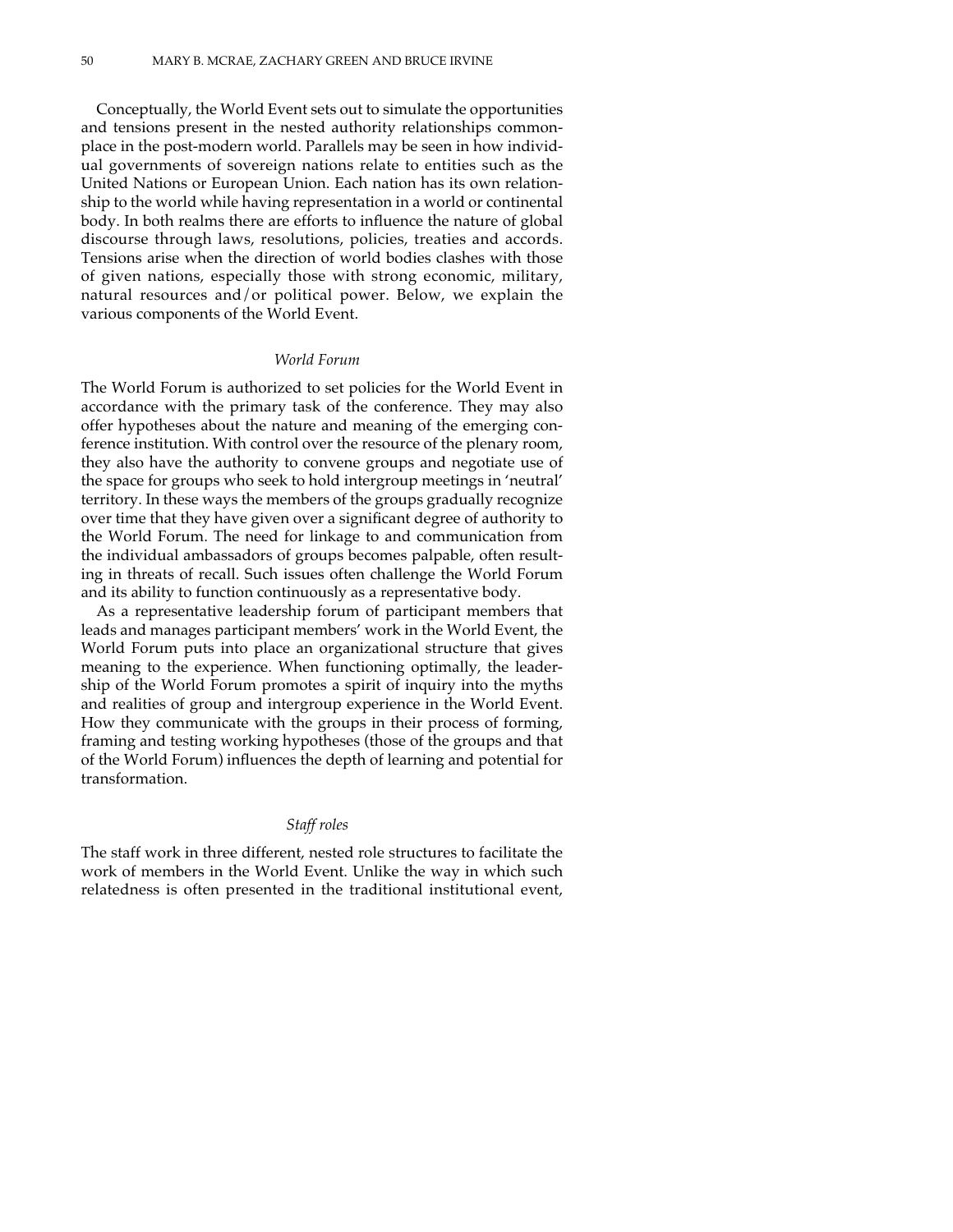great emphasis is placed on how each staff role in the World Event is an extension of delegation from conference management. The structures consist of the following.

- A conference institution management team is made up of the conference directorate and the team leaders of the 'here-and-now' events. The management team retains authority over the boundary of the conference as a whole. They offer hypotheses and work with the World Event groups about the emerging meaning of the collective experience. The management team also retains authority over the World Event until and if the World Forum begins to function and accepts the authorization for their role.
- An adviser to the World Forum is appointed by the conference institution management team. In contrast to staff on the consultant team, the adviser serves as an exclusive resource to the World Forum for the entire World Event. The adviser maintains a conference management role while working to support the World Forum in the development of their roles and authority within the World Event. Ideally, the Adviser also maintains regular communication with the conference institutional management team and consultant team, usually through their convener.
- A consultant team is appointed by the conference institution management team. Unlike in the Institutional Event, the consultant team is charged to work with the groups actively and is encouraged to 'market' their services. Through their convener, who also holds a seat on the conference institution management team, a close link is held between the consultant team and the management team. Further, once the World Forum is formed, they may seek to deploy the consultant team to carry out tasks, so long as they are consistent with the overall aims and primary task of the World Event and conference as a whole. Groups may also directly request consultation.

In this model, once the members have formed their groups and moved into an authorized space, the first task of the consultant team is to work with the group(s) present to choose their ambassador for the World Forum. Groups may negotiate with the consultant team to retain services to help them with their work in the World Event. As with the Institutional Event, all staff are plenipotentiaries and are charged with continued task of collective conference management.

#### *Creating the groups/communities*

In the opening plenary for the World Event members are free to create groups, also called constituent communities. They can create groups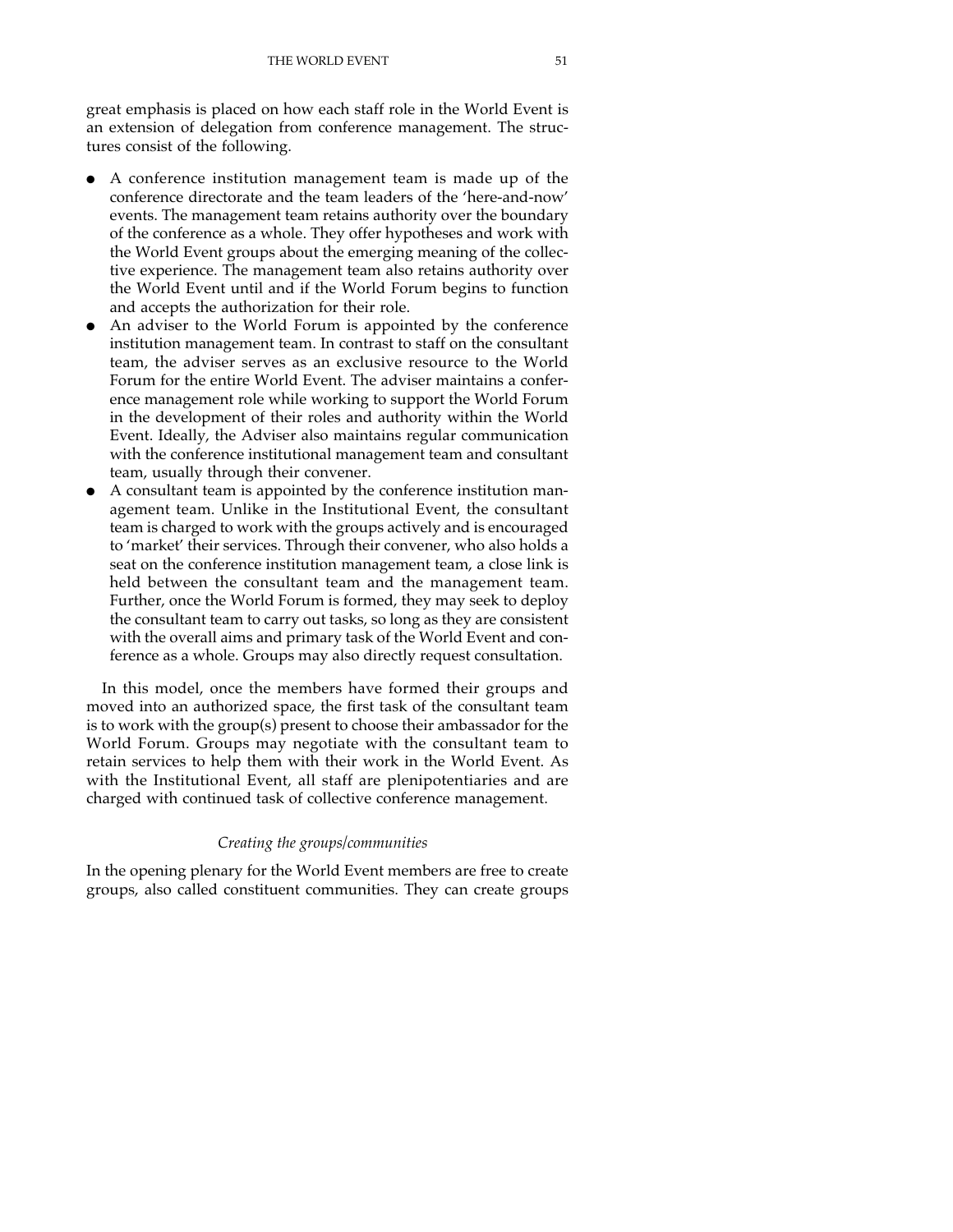with an emphasis on the issues of representation of similar or mixed social identities such as race, ethnicity, gender, religion, sexual orientation or other groupings of their own choosing. While asked to keep in mind the theme of the conference and issues of salient identity, members are not required to adhere or be restricted to these considerations. This approach allows themes that are 'here and now' in the consciousness of members to emerge in the World Event. Once the groups are formed, they choose an ambassador to represent them in the World Forum. Representation in the World Forum, however, is limited to groups where two or more members gather in a space assigned by conference management.

Through the help of the consultants, the groups affirm the group's/ community's name, focus of work and location. They are encouraged to share this information with the conference management team, other World Event groups/communities and the World Forum. This more directive approach to the beginning of the event is to promote greater boundary permeability and launch a more robust exploration of mutual and nested relatedness in the emerging system. As such ambassadors are able to enter the World Forum with an idea of the core of what they are representing and are at the same time a holographic representation of the whole of the membership. Similarly, the World Forum is better equipped to begin its work of managing the event and developing hypotheses with a sense of what the overall system is saying at this genesis. This thinking is an adaptation from advances in integral theory (Wilber, 1997). Rather than being a view of groups and systems as separate or interrelated entities, this conceptual framework suggests the importance of a holographic view of experiences and events. In addition to thinking about a group as a voice of the whole, as is common in group relations practice, integral theory invites us to think that each voice and each group *is* the whole.

Structurally, the World Forum consists of a maximum number of ambassadors that should not exceed the number of assigned authorized spaces for the World Event. Among the first tasks of the World Forum is to designate a chair. The chair of World Forum, unless otherwise designated, becomes the primary voice of the group and, through work with the World Forum adviser, establishes a direct link to the conference director to begin the work of negotiating the nature of the relatedness between the World Forum and the conference management. Like the conference management, the work of the World Forum is conducted in public. The term of each of ambassador is for the duration of the World Event, though subject to the policies of their respective communities. While the term of an ambassador may be limited or terminated by a member of the constituent community, so that such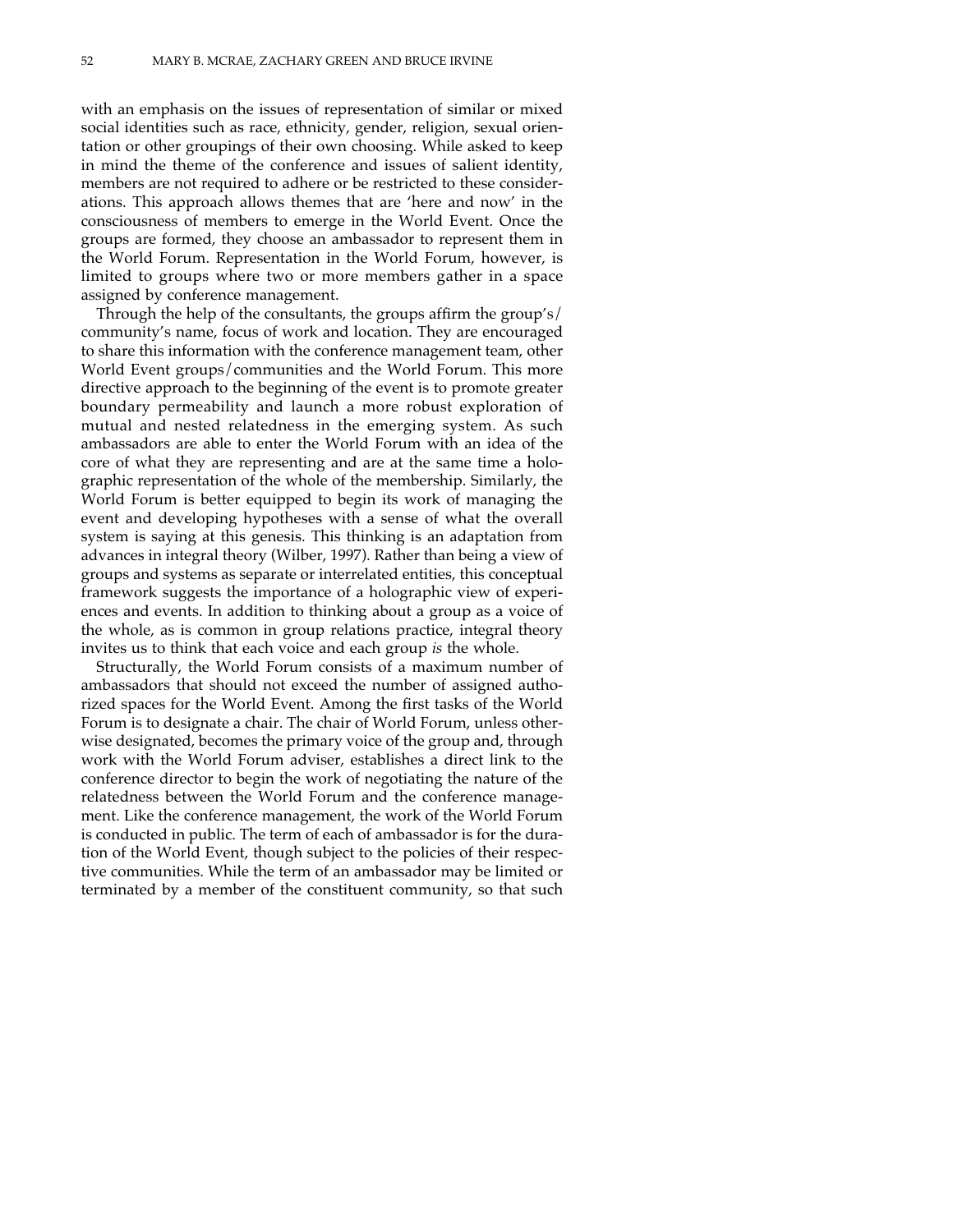an ambassador no longer represents this group, he or she retains the title of ambassador. Ideally, the World Forum also operates continuously for the scheduled sessions of the World Event to provide constituent communities optimal opportunities for interaction.

## *Conference institution management team*

The conference institution management team provides collective exploration, leadership and management of the conference institution in parallel with the World Forum which provides participant leadership in the World Event. As with the more traditional Institutional Event, the management team works in public to develop hypotheses for testing to assist in the understanding of intergroup relations

## *Communicating between groups*

The World Event uses the language of diplomacy for the continuum of delegation and authorization. These designations are used to facilitate communication between groups and are as follows.

- Observer: no voice to participate directly, needs to be from a group/community
- Emissary: offers messages on behalf of a group/community, full authorization from a group/community to negotiate and speak on the group's/community's behalf to develop a statement
- Envoy: fully authorized to act on behalf of a group/community.

## *Consultant team*

The purpose of the consultant team is to provide member groups and management with an understanding of the intergroup relations, authority, and leadership in the World Event and the conference institution as they are emerging. While *not* open for observation by participant members, the consultant team is available to members to provide consultation on: hypothesis development; meetings between groups/ communities; difficulties/challenges within or between groups or communities; requests authorized by a group/community, in negotiation with the consultation team.

## *Nested authority and the staff*

The World Event relies on clarity of communication at all levels of the event. Accordingly, in the three parallel systems of the staff that func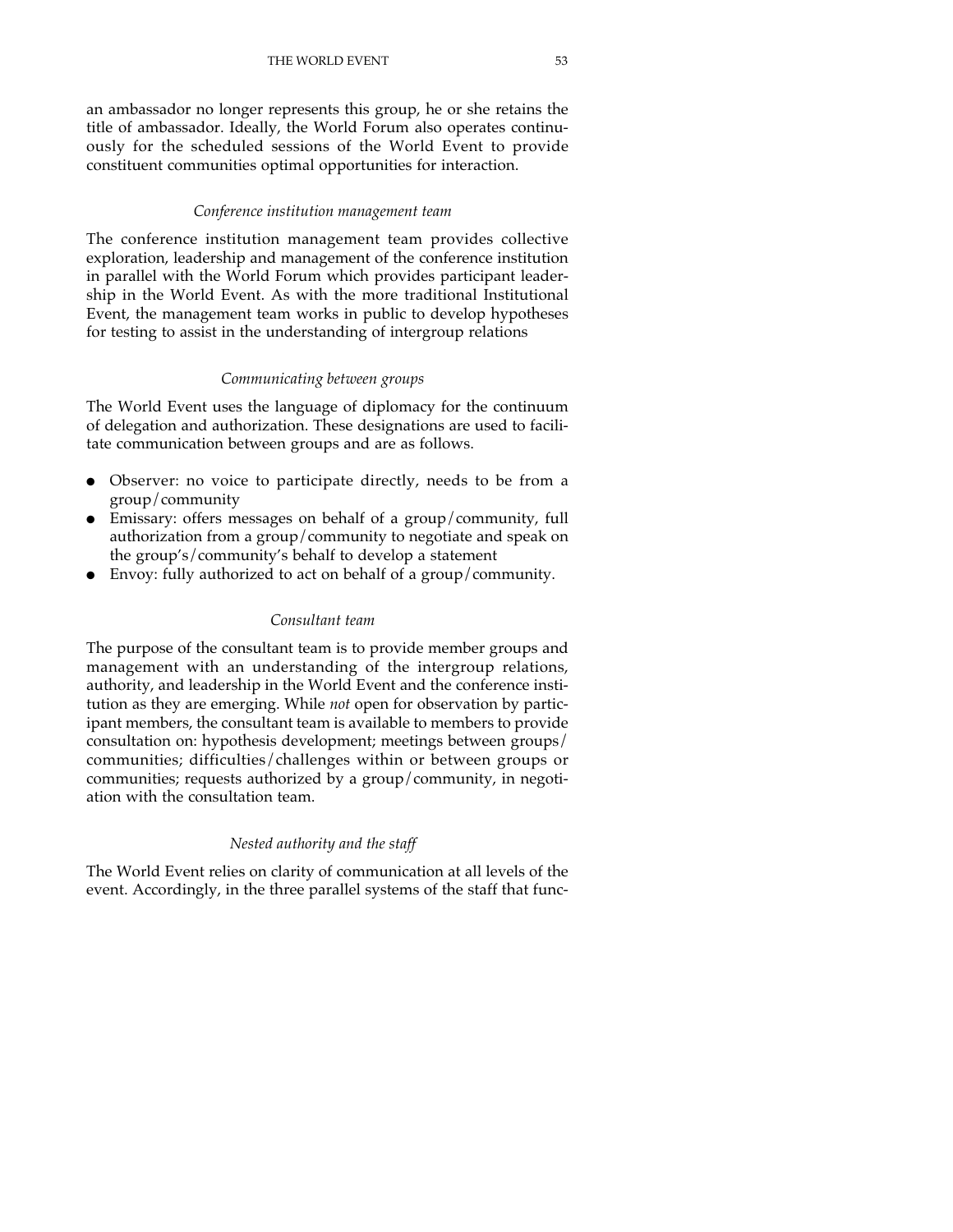tion concurrently, periodic meetings of the adviser to the World Forum, the convener of the consultants and/or a representative from the management team are essential. While it is important to note the potential for competition and more destructive rivalry between the systems, in terms of the primary task, the staff system operates with its own nested authority structure within the World Event. Nested authority is a concept adapted from work in the field of academic leadership and is particular to models of collective leadership (Isaacs, 1999). This leadership perspective attends to the difference between dominance and growth hierarchies, the latter of which have been the more common form studied in group relations conferences. Just as in molecular models where electrons, protons and neutrons are the key elements of an atom and atoms are the key elements of molecules, the hierarchy is nested and necessary for the entire entity to gain form. Similarly, in the World Event, the members, the groups, the World Forum and the conference management can be thought of as a growth hierarchy. This thinking does not negate the likelihood of there being the presence of a dominance hierarchy. It simply provides an additional way to understand the process. The quality of the study of intergroup relations and the capacity of the World Forum to take up its own authority for the event is strongly influenced by the clarity with which the staff are able to work and communicate with nested authority and hold the analogy of a growth hierarchy.

#### *Narratives from conferences*

Below we provide some narratives of what we saw happening during the first two conferences where the World Event was introduced. Both conferences were held at the New York University Conference Centre at the Woolworth Building, which is a few blocks from where the World Trade Centre stood before being blown up. We describe the intergroups formed by the members and some representational issues on the World Forum, and discuss what these groups represented in the conference institution and possibly the world.

## 2005 CONFERENCE

During the WE the member groups went to the World Forum to observe the ambassadors and very few came to observe or engage with management. Our hypothesis was that there was a wish to go to the World Forum first/in lieu of management in order to maintain disbelief that the members had actually authorized their own representative body. Once they did so, the insurgency began to unseat and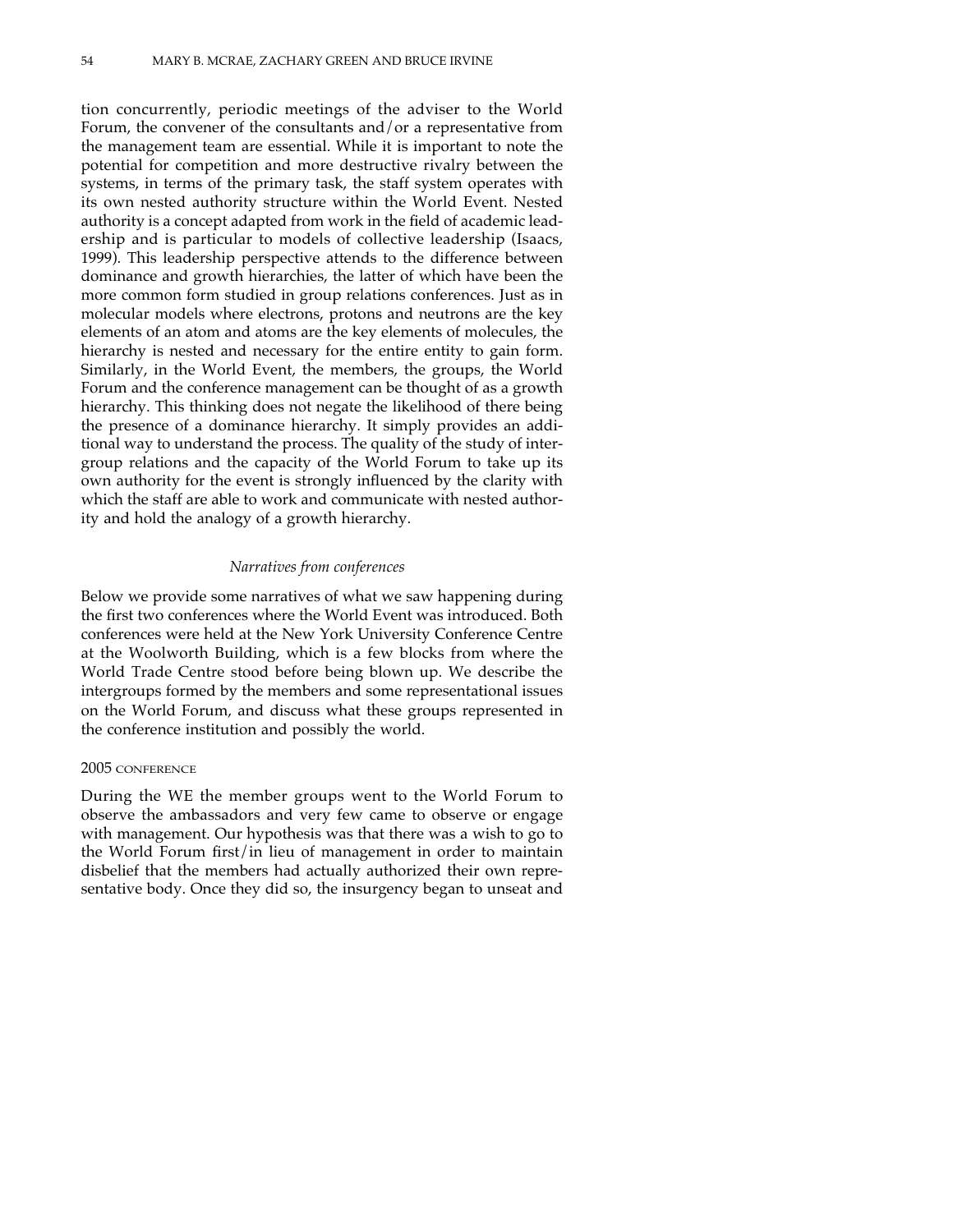assassinate them. The parallel to Iraq is clear but it is also true of many popular movements when the people gain power and then begin to fight among themselves rather than look at the authorizing and/or colonizing/oppressing body that created them and/or held them together. The ethnic/tribal battles in places like Nigeria and Cote d'Ivoire are examples of this as is the former Yugoslavia. Once the oppressor/colonizer is removed (in this case the management) then the ethnic battle lines emerge. One of the demands of the Skeptics was the removal of their 'ambassador' from the World Forum, as they viewed the authority of that body as illegitimate so long as a member of management (the adviser) remained present. This argument is the same that Sunnis have about the US presence in Iraq.

The first World Event was held at the New York University Conference Centre, housed in the Woolworth Building. The proximity of this new space for the conference in Lower Manhattan, near Wall Street and blocks away from where once stood the World Trade Centre, was in itself evocative. As the conference staff began the joining process, themes of anxiety about working with a new design and consciousness about being one of the first conferences to be held at this site since the events of 9/11 were most prominent. Half of the staff were selected for their experience working at NYU group relations conferences on traditional American issues of diversity such as race, gender and sexual orientation. The remainder represented an international presence where difference often carried different meaning; they were veterans of conference work in Europe, the Middle East and South America. Collectively, there was an understanding expressed that this conference had the potential to be something unlike any one of us had previously encountered.

Sixty-seven members entered the space with the opening music of 'That's the Way of the World' by Earth, Wind and Fire playing in the background. The managing director spoke of the conference aim of embracing a world of difference and began to weep. Other staff and many of the members mirrored his tears. At the end of his opening statement, one of the members stated that he hoped that tears were not a prerequisite for working in the conference and surmised that perhaps the conference represented a generational transition in group relations work in the USA. The tears, he said, could be seen as mourning the loss in order to make room to embrace what was to become.

The small study event was recast as the System Exploration Event (SEE). While remaining focused on the 'here-and-now,' the aim was shifted slightly so that less emphasis was placed on authority relations and more importance was given to developing the capacity of the group to become more aware of the multiple levels of lived experience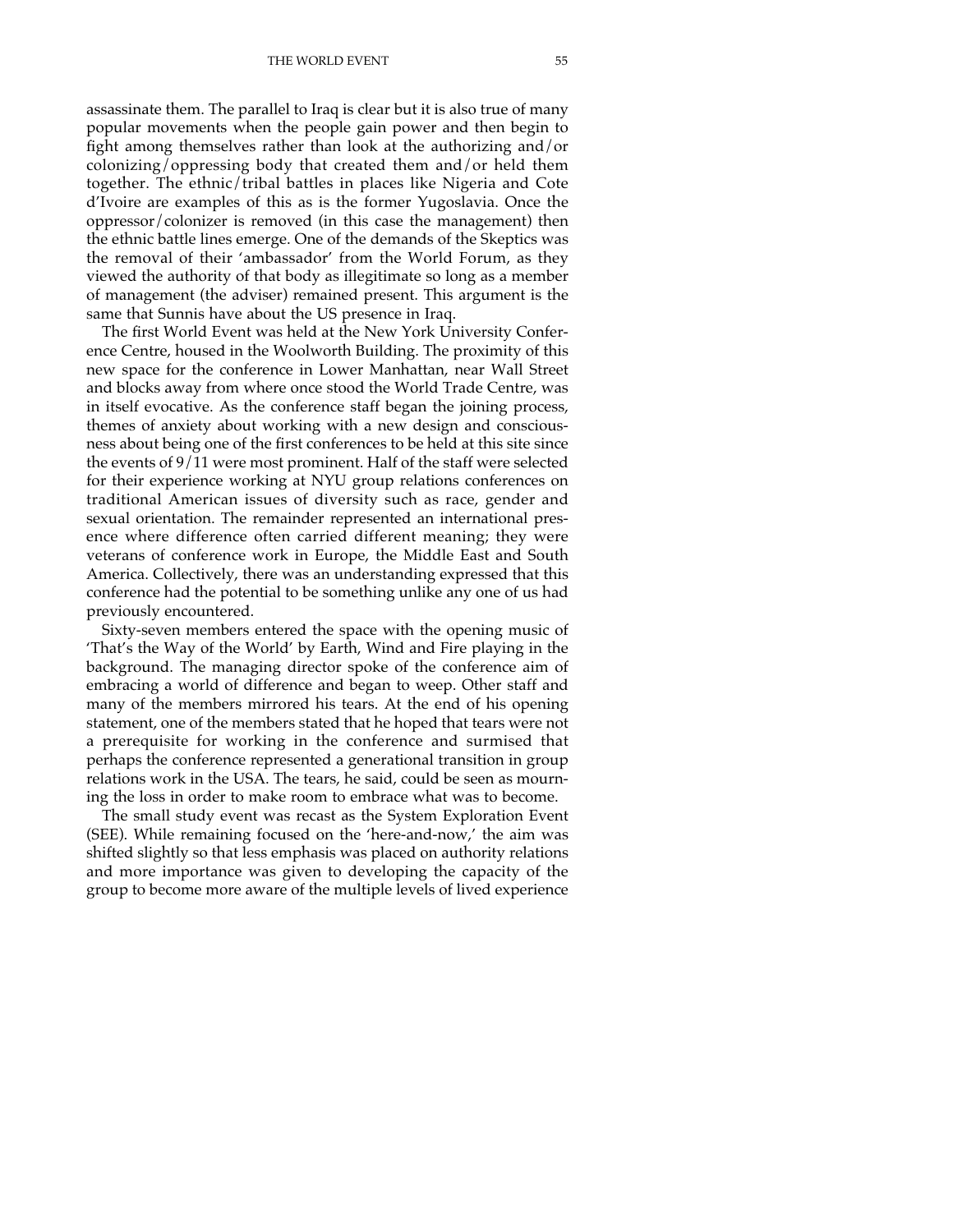present. This approach took the staff to the edge of their competence, as their familiar ways of working and interpreting the behaviour of members required new language and a different quality of engagement. One staff member noted that the role of the consultant became more permeable in this model. He did not realize how much he had been using his role as a shield against experience. The aim of helping the group 'see' without immediately turning their attention to his authority meant he was exploring more mutuality in the exploration alongside them. While eventually freeing, the initial experience felt unfamiliar and even unwanted.

Similarly the large study group became the Matrix of Realities Event (MORE). While the task remained for the group to study its lived experience, attention was given to the multiple realities that were offered. Consultants worked to hold the different voices and different stories with the aim of interpreting from a stance that offered more woven interpretations. The effort, indeed, was to embrace the differences rather than only point to divisive and divergent themes. Borrowing from 'Listening Post' groups, the MORE sessions were seen as one continuous experience (Nahum, 2005). As such the 'here and now' could readily include references of an earlier session and still be considered on task. Staff noted that this stance, from a subjective perspective, promoted a fuller range of experience to emerge and to be explored.

The experiences in the 'here-and-now' sessions prepared the staff and members to enter the World Event with an orientation to what was beginning to emerge in this particular conference. For more than half of the members, this was their first experience of any group relations conference. In contrast, the staff and more experienced members found themselves encountering continuous subtle shifts in their grounding that challenged their familiar notions about group relations orthodoxy. Unlike the Institutional Event, for which the World Event is largely a replacement, the opening is marked by the presence of all staff and members. The seating marks a differentiation in roles of the staff from the conference opening. Correspondingly, the seating of the members is configured differently as a structural metaphor for the change of events.

It is important to note that this approach was not consciously or deliberately planned at the first World Event. One staff member asked the managing director whether there was any particular rationale for having the consultants sit in their assigned rooms rather than be present at the opening. The decision was then taken to deploy the consultants and the management team from the opening space, thereby creating an opportunity for transparency in the process and modelling the differentiation that was to be asked of the members.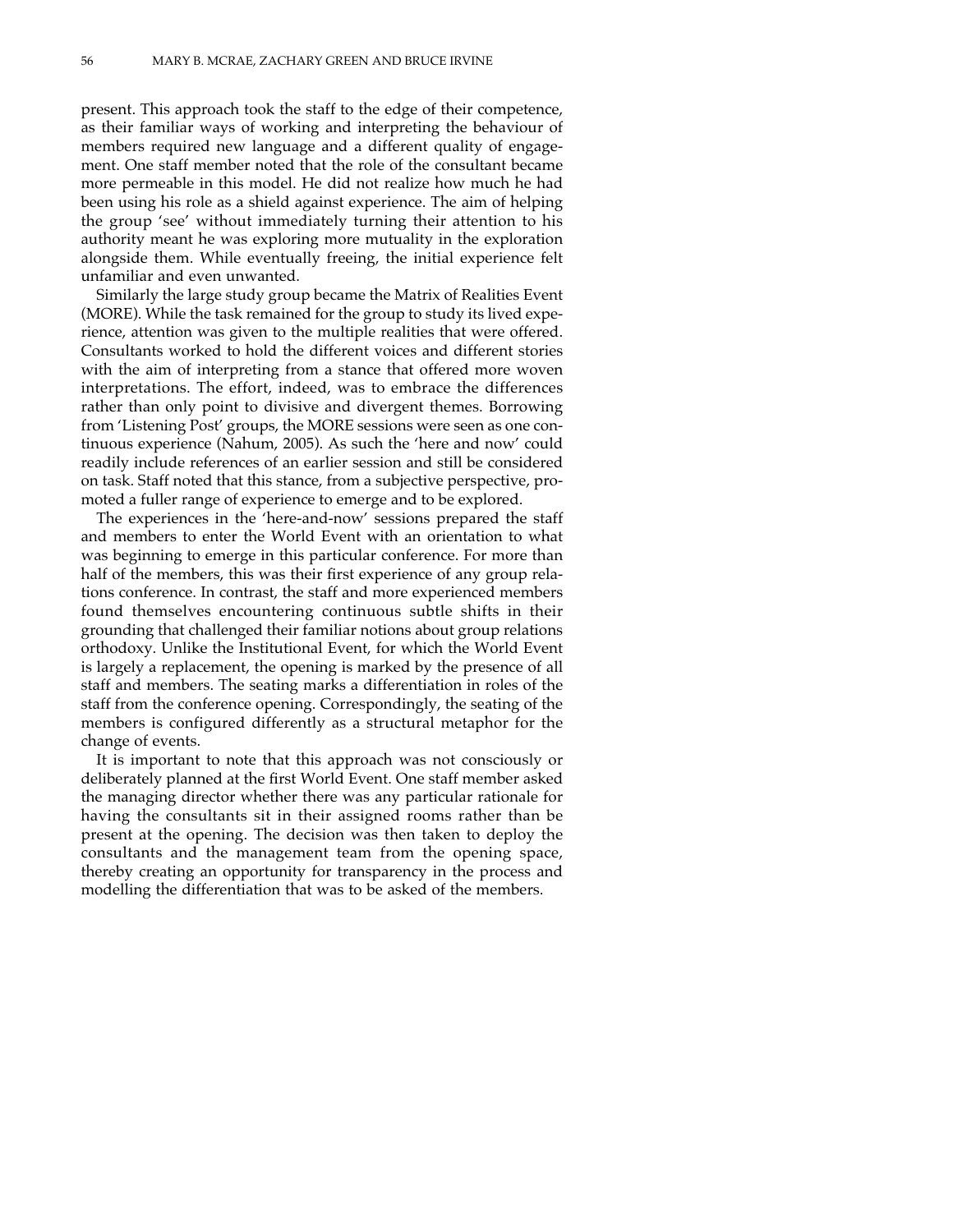THE WORLD EVENT 57

The members, in addition to hearing the description and task of the World Event, were provided with a briefing that outlined the aim and elements. Particular attention was given to the explanation of the first session, the selection of ambassadors, the ongoing work of the constituent community groups that were to be formed and the role of the World Forum. Once the managing director completed the opening and took questions, the associate director, convener of the consultant team and adviser to the World Forum remained present to act as consultant(s) to the group formation. In contrast to the Institutional Event (IE), the emphasis is placed less on the 'break-up' and more on what is created. Similarly, the kind of mutual projections that is common to staff in the management/consultant split of many IEs is replaced with an emphasis on developing a shared collective understanding by the management, consultants and adviser of how the membership chose to form its groups. In a like manner, while the consultants remain focused on working with whatever happens in the authorized space to which they are assigned, they are charged to be proactive in helping whatever groups present to develop criteria and select an ambassador to the World Forum. This task is seen as being conducted along with consulting the group on its formation, boundaries and task.

These conditions for implementing the design were carried out according to plan. What followed was the lived experience of the event in the context of a group relations conference. Indeed, for the first session there appeared to be little difference between this World Event and an Institutional Event, with the exception of naming ambassadors. Groups formed, gave themselves names, and made efforts to understand what they represented on behalf of the conference. Similarly, consultants reported data to the managing director and the institutional management team began to craft early elements of a hypothesis.

There were six member groups formed during the opening plenary:

- Diversity Within;
- Exploring/Embracing the Multiple Dimensional Self;
- Dialogue Across the Racial Divide in the Gay and Lesbian Community;
- Finding and Unearthing Conflict (FUC);
- Sexuality Dialogue;
- The Sceptics.

Furthermore, the differences between the World Event and the Institutional Event were difficult to discern in the behaviour of the staff or members. By the second session, the institutional conference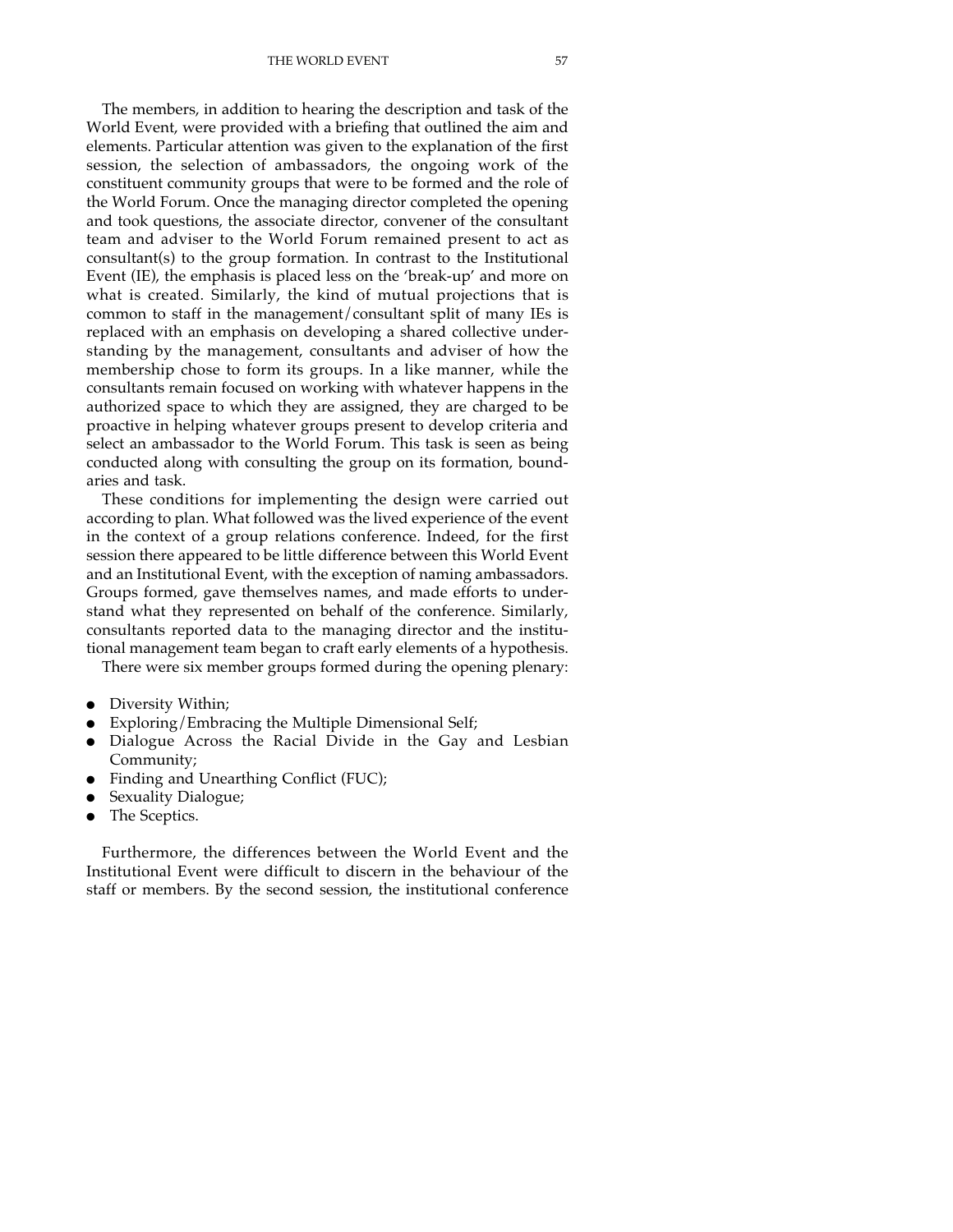management team was unable to determine what level of relationship it saw itself as having with the World Forum. The managing director and the adviser to the World Forum had no direct contact to work on differences in how the role was developing because of the use of another member of staff as a liaison between the forum, management team and consultant team. Similarly, the consultant team, uncertain of their mandate and unable to agree on their level of pro-activity, remained in their territory, not offering any report to management about their process. Meanwhile in the membership, the 'Dialogue' group reported to management that it was indeed holding dialogues with other member groups. Their plenipotentiary was interpreted by management to represent the longing for the director in the membership, as he mirrored the managing director in race, sexual orientation, physique and stance.

Scepticism, confusion and doubt about the design began to be voiced in management. Frustration was also mounting in management about the absence of interaction with the consulting team. First attempts at meeting with the World Forum also revealed that they had not yet begun to function or take up leadership in the event. They had named their chair, a young Latino graduate student, but had not discovered their role.

As the World Event flowed into the third session, the IE nature of the event continued. Groups began to report their initial hypotheses to the management as management struggled to discover its own. A report then came in from the liaison that the Sceptics group was present in the World Forum space, was demanding that the adviser vacate and planned to barricade the doors if action were not taken.

Then the lights went out – literally. As many of the authorized territories were interior rooms with no windows, much of the conference space was in complete darkness. The metaphor of the moment was not lost on management. The managing director immediately deployed an administrator to contact building security about the situation, another member of the team to charge the consultants with going to each of the authorized spaces to inform the groups that the situation was being addressed, and the associate director to determine what was going on at the World Forum. The lights were out for less than ten minutes. It seemed to management that it was more like an hour. A member of the consultant team reported 'the Sceptics stormed the World Forum and were holding the adviser hostage. We also think they orchestrated this "terrorist attack" and turned off the lights!'

Once the lights were back on, the managing director and the chair of the World Forum immediately met. The two of them agreed to call a meeting with a representative of all the groups. The consultant team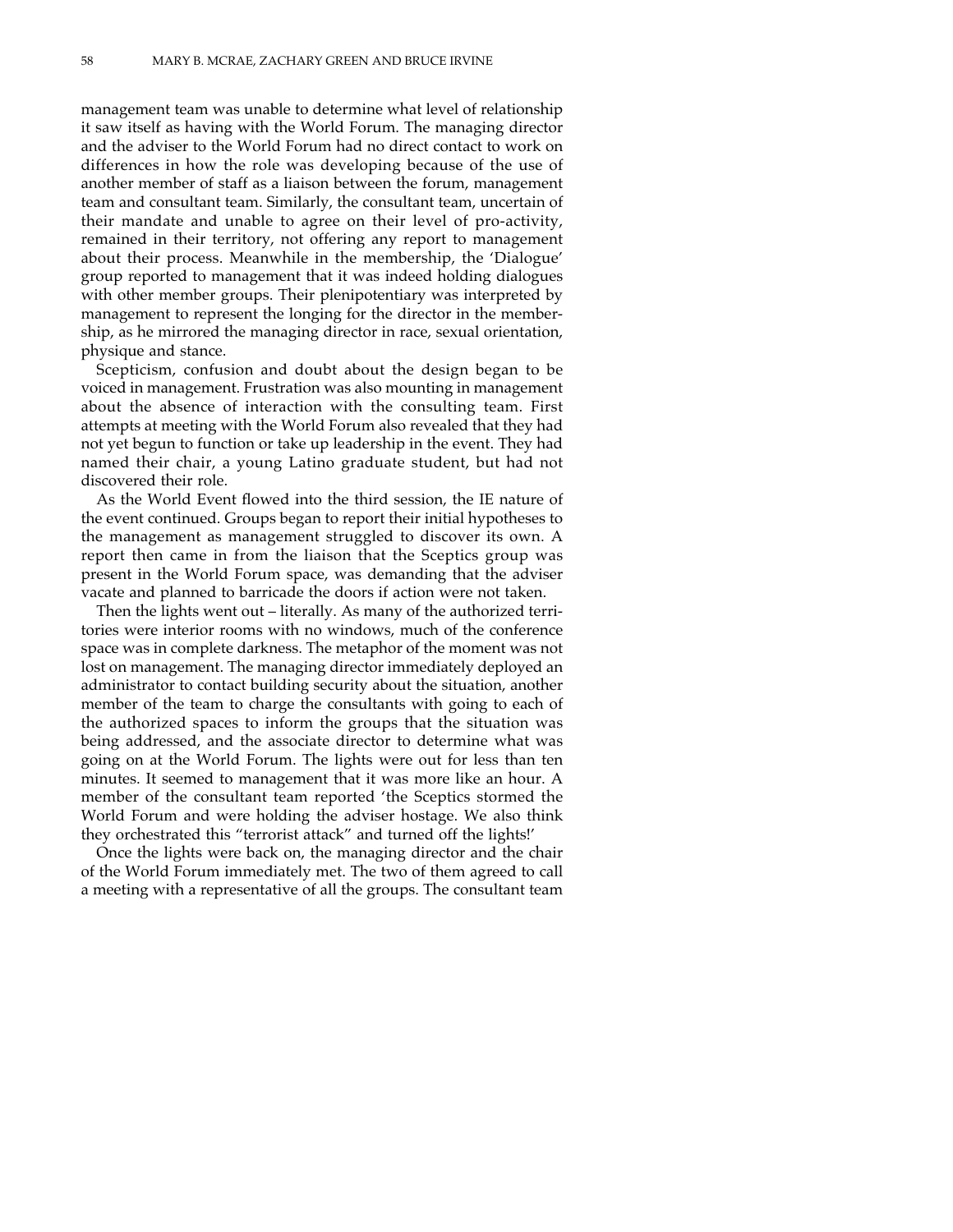also was asked by the World Forum to work with each group about their experience of the moments of darkness. The chair and the managing director opened the meeting with brief statements akin to how the leaders of two nations or organizations joined in collaborative work may begin a dialogue with a shared constituency. The task to determine the meaning of 'what happened' and 'how to go forward' was placed before the group. What was discovered was a projection into the Sceptics, who reported that they had indeed gone to the World Forum to demand the ouster of the adviser, but had not turned off the lights. Labels, such as 'Taliban' and 'terrorists', were used to describe them and their actions. Indeed, there was deep scepticism voiced that the Sceptics were not responsible for the action. The anger, fear and confusion expressed limited the capacity for this group to give meaning to the experience or determine a collective path forward. The meeting was adjourned, with the chair and the managing director agreeing to work in parallel and to meet again to develop a shared hypothesis about the experience.

From this point forward, the event became the World Event. The World Forum took charge of assuring that each group developed some understanding of their role in the overall event as well as their interpretation of the meaning of the crisis. They invited each of the member groups, the consultant team and the management team into the closing plenary of the World Event. They took responsibility for setting up the space, opening the session and sharing their own hypothesis as well as thoughts reflecting the collective perspectives of management and the World Forum.

Though tensions were still quite high, the evidence that scepticism was held in different groups and within the staff found voice. The darkness reactivated for some members their recent experiences of 9/11, with two members having been in the towers on that fateful day. It also spoke to many who were afraid to look beyond familiar patterns that they could readily see, especially in terms of issues of diversity and identity. Ironically, the darkness revealed how blind they could be to the experience of others different from themselves. Some members of staff were in tears when they saw the members take up their leadership and own the authority to manage the event. It was also evident that the member groups learned to work beyond their own scepticism to work with the authority of their World Forum. In the end a new event had begun.

At the conference closing plenary, the need to blame and assign responsibility reigned for some time. In time, it became clear that what had been activated and enacted was the terror and trauma that remained present for many residents of New York City. The World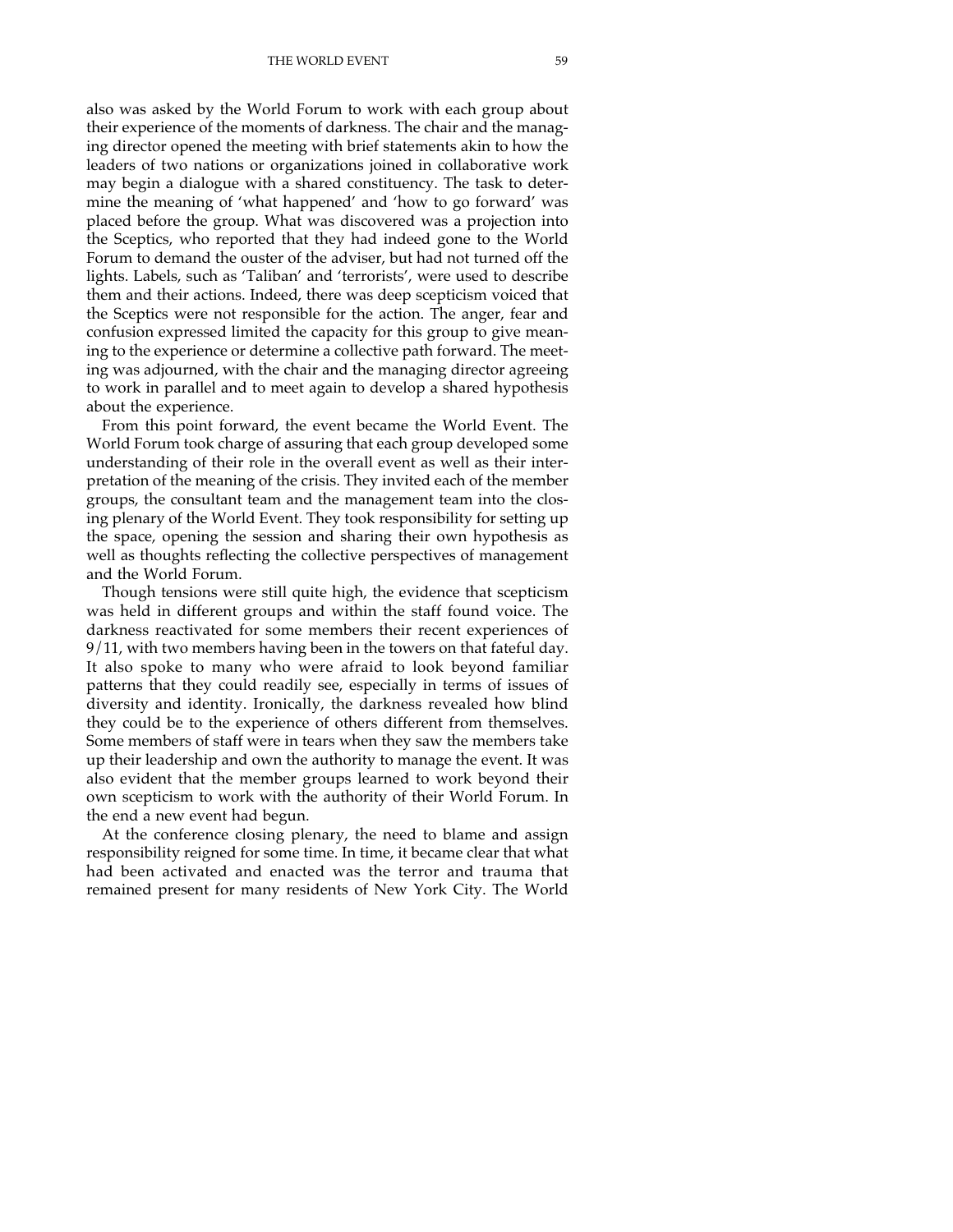Event activated the unconscious aspects of this true world event in a way that global differences were found, not outside in the sands of some foreign land, but inside each of us. In this experience, those from another city and another professional orientation became the 'other' who was blamed for bringing the violence and the terror. In the end, to our dismay most of us gained the insight that the darkness that had been cast upon us was also inside each of us.

Some months later, we learned that the conference centre lights are on an automatic timer on the weekends. At half past seven on Saturday evenings the lights go out. In follow-up meetings with members who participated in research interviews about the conference, we informed them of this fact. Many continued to believe that it had been a 'terror attack' by our conference members. Nothing could convince them otherwise.

#### 2006 CONFERENCE

The groups formed during the WE were: The Asian Experience; Theories of Change; Not Interested in Courteous Exchange (NICE); A Place at the Table (Gay and Lesbian Group); DAAMN – Social Justice; Here and Now; and Older People Making an Impact. Each of these groups represented different aspects of what the members and staff were bringing to and engaging in during the conference. Again, the WF encouraged members to experiment directly with issues of authority/authorization, delegation and representation. The result of this was best seen in the way the forum members successfully and creatively collaborated with staff over the design of the closing plenary discussion. In this conference roles of member groups and consultant staff were more clearly defined and we extended the number of events to really make the WE the centre of the conference. Members were provided with a WE briefing note in their folders and we carefully chose to invite a number of staff from the prior conference who were now familiar with the new design.

The World Forum chair happened to be a Croatian who was devoutly religious. His role outside of the conference also just happened to be of someone who acted internationally to safeguard the lives of members of his profession in potentially hostile environments. At the final plenary he came dressed in jacket and tie, consciously so that he could leave the conference soon after its conclusion to attend an Easter ceremony common to his ethnic group. Unconsciously, he stood before the membership, from which he had arisen to this role of authority, in a manner that conveyed it. The major issue that he faced in his role was the management of a divided membership that sought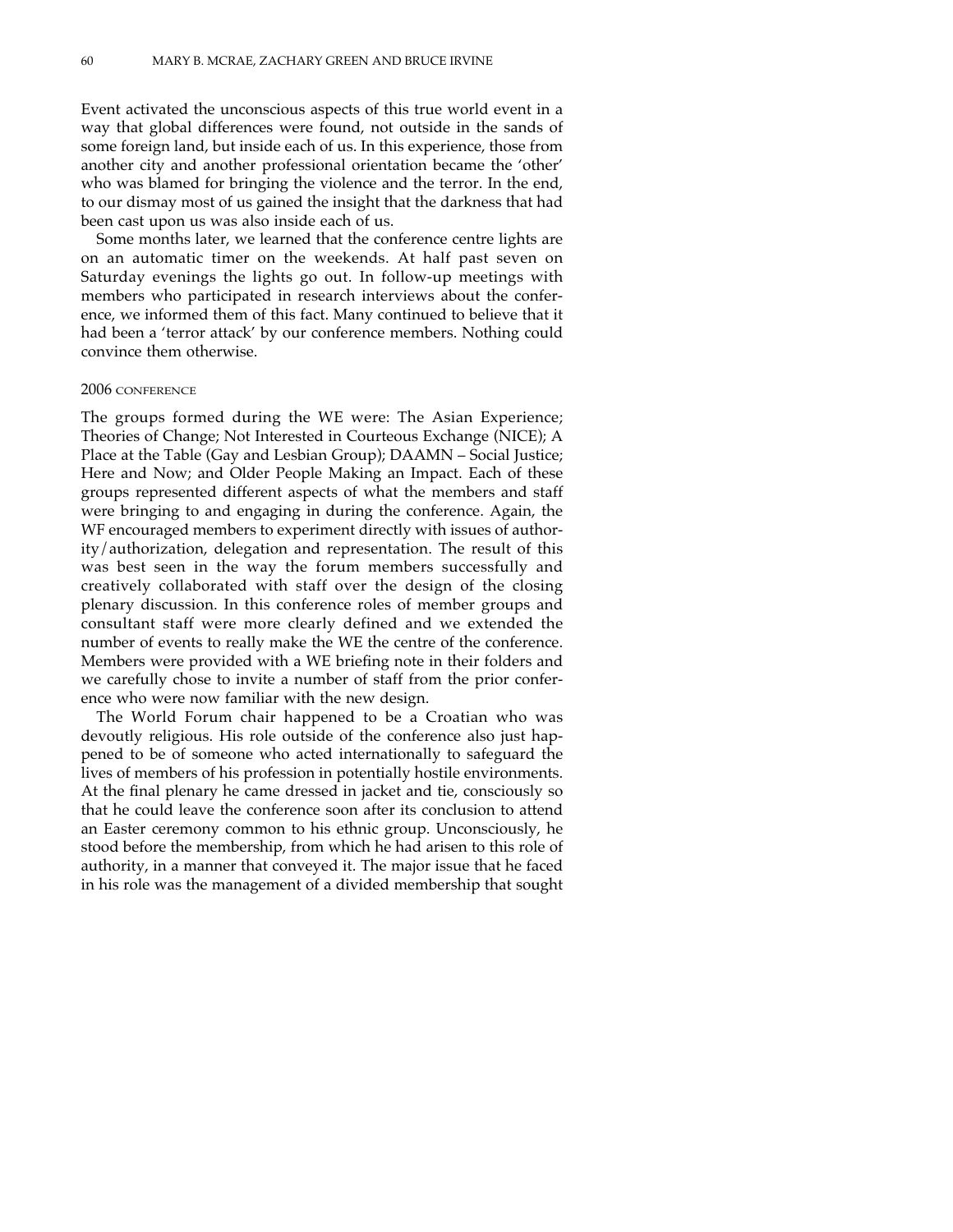equity of voice for all parties. Much of his time was devoted to forging a solution to a situation where there were eight representatives elected to the World Forum but only seven seats recognized by the conference management. In the end the eighth voice was elevated to the role of process observer for the World Forum, having voice to comment on the emerging process in the plenary. This role paralleled that of the adviser to the World Forum on the management side of the boundary. The solution satisfied all parties and peace, for the moment, was established.

As chair, he opened the World Event plenary alongside the director. Offering a hypothesis that spoke to the elusive social order that was sought, the process invited challenges from voices that felt silenced and devalued. Meeting these assaults with a blend of diplomacy and sharp rebuke, the chair spoke of the ongoing fight to provide voice for all groups while acting to represent the whole. Literally, in the final moment, a female voice not heard previously began to speak of how the World Forum could only hear certain voices because its own focus on representation failed to engage the membership in its evolving process. The accent in her halting voice suggested an Eastern European origin. As the issue she was making the effort to voice was approaching a substantive point, the time boundary that the chair had been charged to manage for the plenary was also rapidly approaching. He faced a dilemma. If he allowed her to finish her point, surely the time boundary would be missed and he would, in essence, abandon the responsibility of his role. If he called the time boundary, some parties would see him as brutal and dictatorial, and insensitive to assuring that all voices were fully heard. As the director, responsible for the overall management of overall conference boundaries and the final container for the plenary, prepared to intervene, the chair spoke. 'We are at the time boundary,' he said and he stood marking the end of the session. The woman who was speaking at this critical moment was Serbian.

Whether rightly or wrongly, on behalf of the membership, the chair upheld the requirements of his role and experienced directly and intensely the tyranny of authority. Immediately after the session he and his colleague from the former Yugoslavia were seen to be in a sharp and protracted exchange with each other. Later, in application sessions, each reported how the issues of voice and boundaries were the key Croatian and Serbian issues. The fact that in a session called the World Event this issue so markedly affecting their world half a world away could be presented to them and all others with such conscious clarity was remarkable.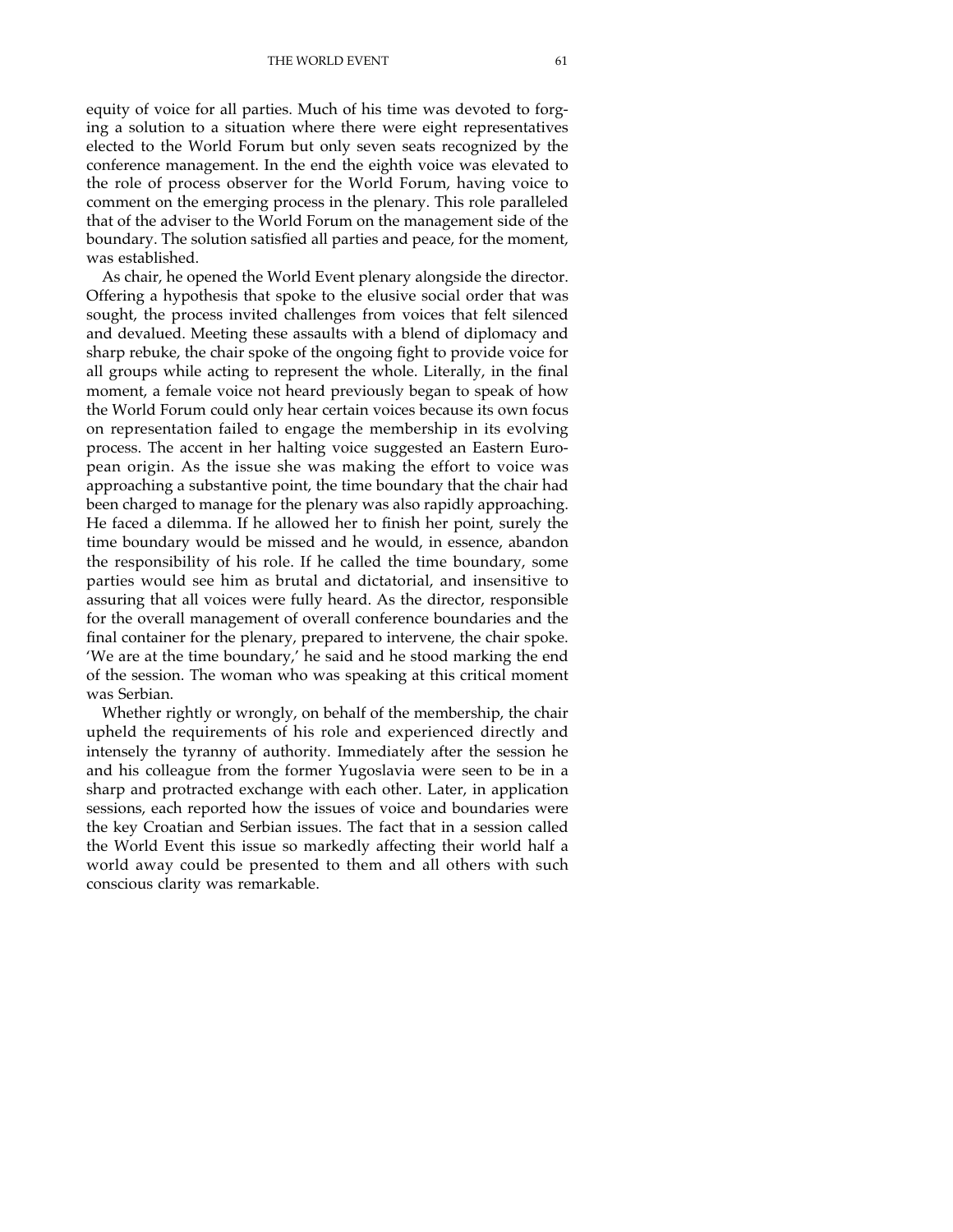#### **DISCUSSION AND IMPLICATIONS**

The World Event is an innovative design that is in line with Rice's (1969) premise concerning the conference method as creating a space for 'intergroup hostilities and rivalries' to surface and providing opportunities for the expression of both friendly and hostile feelings to be examined. As the world changes the group relations model must adapt in ways that recognize the diverse citizens of the world and explore important issues that confront us in the world we live in. It involves working with multiple differences at multiple levels, and working with complexity in a way that relates to the daily experiences that exist in the organizations and the world that we work in.

In the WE, at the 2005 conference, the dominant theme was about the splitting of the groups. The names of the groups formed by the members (Dialogue Across the Racial Divide in the Gay and Lesbian Community, Finding and Unearthing Conflict (FUC), Sexuality Dialogue and the Sceptics) suggest the unconscious splitting that then occurred in the event. It should be of no surprise that the law students formed the Sceptics and all the other groups consisted mainly of mental-health students or professionals. The members split themselves into groups that recognized differences and conflict, created sexual dialogue, which can be loving and/or aggressive and abusive, and then those who were doubtful. If we consider group as a whole theory, each group represents an aspect of the whole institution. This was the first conference using this design that engaged members in not only dividing themselves into groups, but also choosing a representative as an ambassador, a group who had the power to make decisions for the entire membership. The directorate of the conference was predominantly African American and female, with an openly gay man, a white South African and one white American female. Perhaps the differences represented by the staff fostered the splitting of the members along those lines. One question that surfaced was: Could an organization really embrace the differences that existed among us as a staff and membership?

This conference offered the most difficult test for the directorate and the consulting staff which is one of holding and managing boundaries *and* containment. The staff did not panic when the lights went out. The director quickly asked the administrator to call building security to find out the nature of the problem and to resolve it as quickly as possible. He asked the associate director to meet with the Sceptics group; he asked another member of the directorate to meet with the head of the consultant team and to deploy consultants to the various member territories quickly. He went to meet with the ambassadors. The lights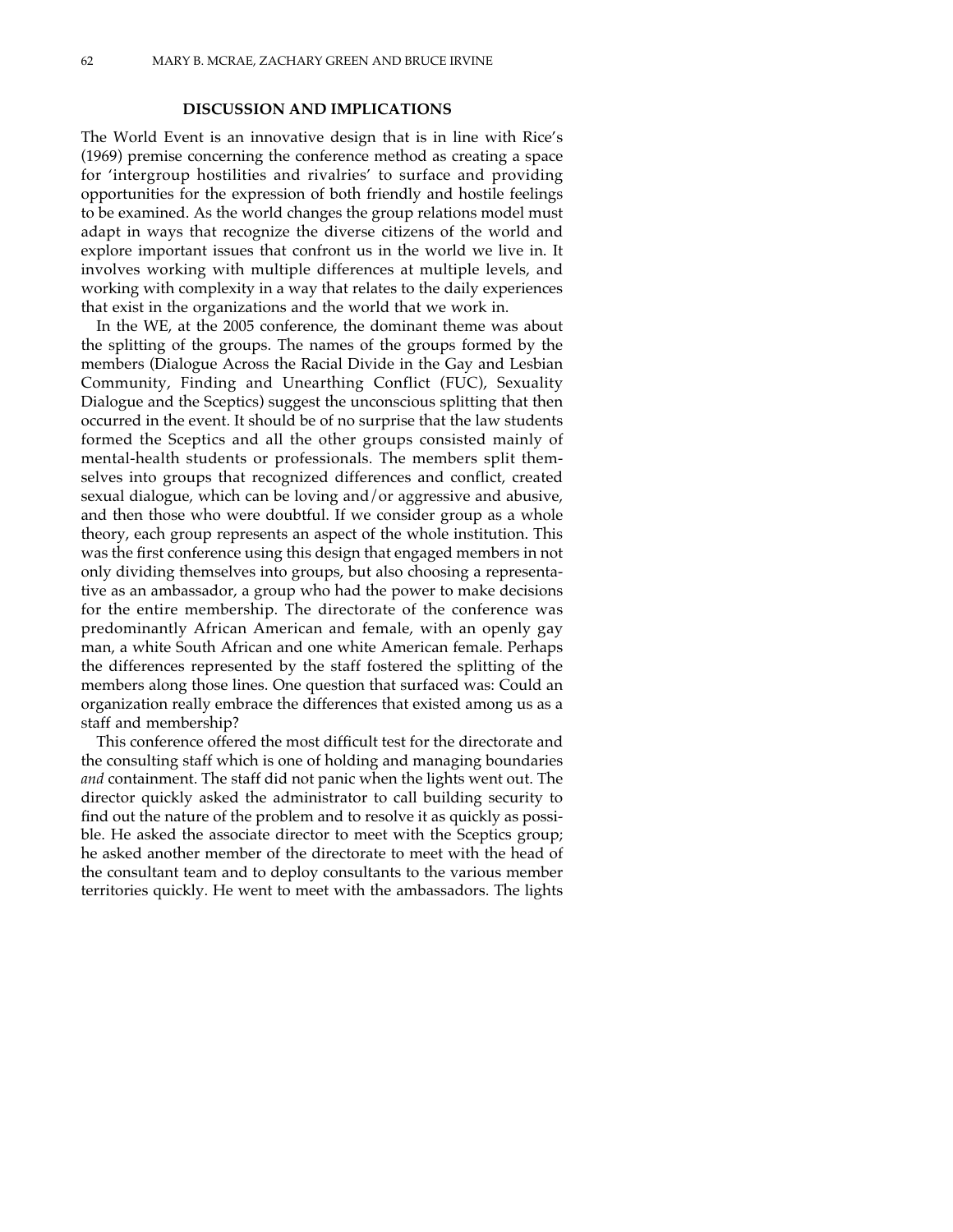were only out for about five minutes and all of these actions were taken in that time span. When the lights were on and member groups were checked to make sure that all were okay, the work of the event resumed. The clarity of the authority structure, roles, boundaries and tasks by the directorate and their swift actions demonstrated to the members and staff that the environment was safe enough to work in and continue to explore.

The theme for the WE in the 2006 conference was about authority, voice and boundary. When working with social identity differences voice and boundary are significant concerns. The question of who has the power and authority to set and manage boundaries, who sets the agenda for the meetings and who has the authority to voice concerns without fear of reprimand or retaliation become central. The groups formed represented social identity groups (Asian, gay and lesbian, age), social justice issues (NICE, DAAMN) or group relations concepts (theories of change, here and now) that are closely related to social justice concerns. These groups represent many groups that are attempting to give voice to issues related to walls of discrimination, disenfranchisement, and the desire for acknowledgement and change. The authority issue was framed in the members' request for eight rather than seven ambassadors. They spent much of the event trying to negotiate with management to increase the number of seats. When denied their request, they found a way to work within the confines of the guidelines to give voice to the group that could not appoint an ambassador. The chair of the World Forum taking up his role, coordinating the set up of the plenary and working with the director on managing the event demonstrated an understanding of roles, representation and authority.

One of the lessons learned was the difference between identity and representation. The ambassadors represented different identity groups and the chair of the World Forum represented all members. There were multiple identities held by each individual in each of the groups. Representing any one voice can be difficult and complex: Which do you represent, and when and how are the groups represented? Representation is most often about vision, ideology and values. It is broader than identity groups in that the representative must be able to work within and across boundaries of difference.

As we move towards a globally interconnected world, an understanding of local communities and identity groups remains important. However, we must also consider the common purpose of the dawning global community if we are to participate in determining nature and implementing this future. The world requires its representatives to take up more functional roles as opposed to merely personal roles. The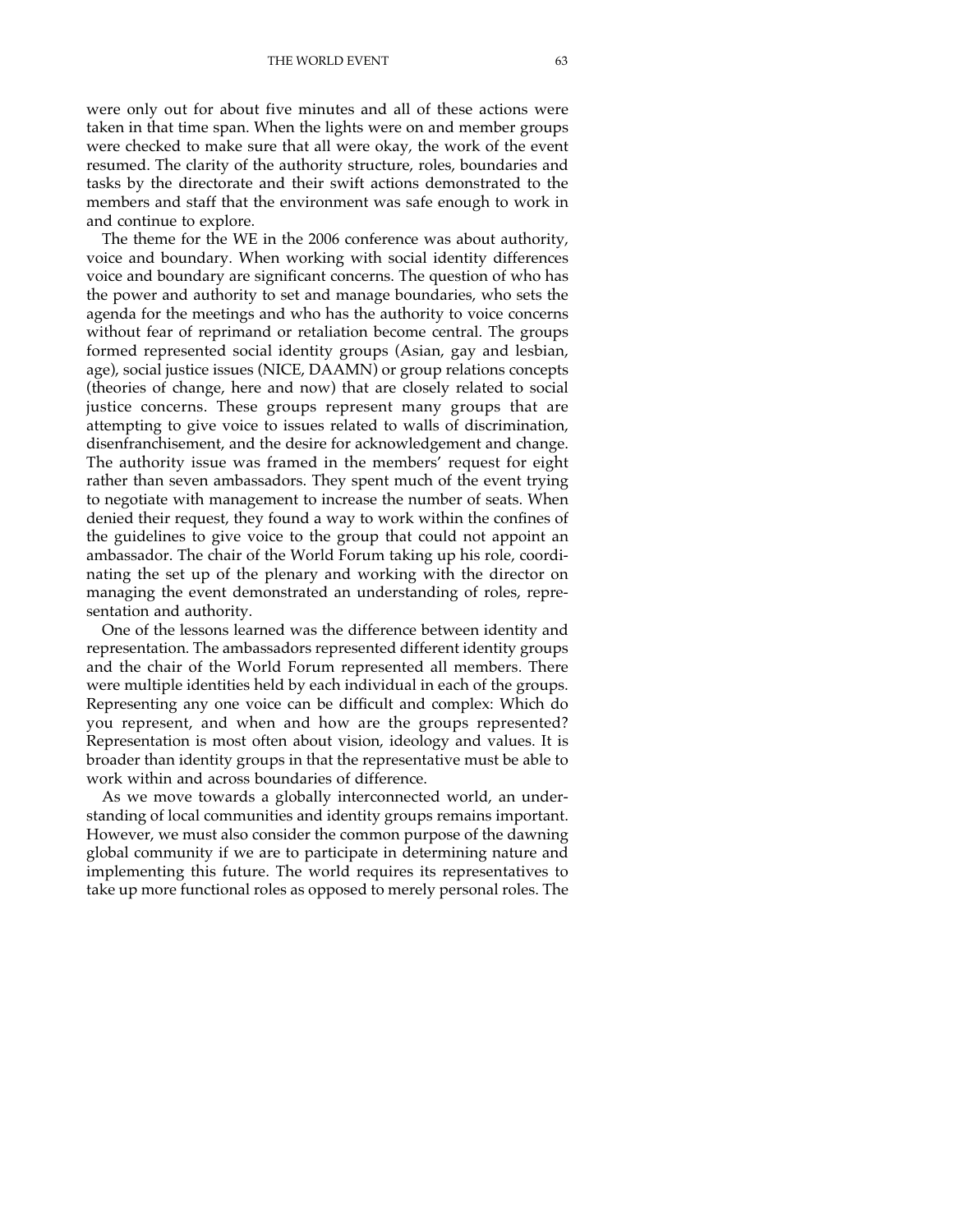functional roles require working to aim and task rather than to person or identity group. The task of group relations in these times is to remain a relevant representative vehicle for exploring the unconscious and systemic processes present in human discourse. Our conference model must, therefore, evolve more fully to reflect the emerging nature of how we relate to one another in terms of role and task as well as how we understand each other across difference. The World Event reveals the world as it is for us to learn anew. We must now be prepared to see more.

#### *References*

- Alderfer, C. P. (1994) 'A white man's perspective of the unconscious processes within black–white relations in the United States', in E. J. Trickett, R. J. Watts and D. Birman (eds), *Human Diversity: Perspectives on People in Context* San Francisco, CA: Jossey-Bass (pp. 201– 229).
- Connolly, M. L. and Noumair, D. A. (1997) 'The white girl in me, the colored girl in you, and the lesbian in us: crossing boundaries', in M. Fine, L. Weis, L. C. Powell and L. M. Wong (eds), *Off White: Readings on Race, Power, and Society* NY: Routledge, (pp. 322–332).
- Isaacs, W. (1999) *Dialogue and the Art of Thinking Together*. New York: Doubleday.
- McRae, M. B., Kwong, A. and Short, E. L. (2007) 'Racial dialogue among women: a group relations theory analysis', *Organizational & Social Dynamics*, 7(2): 211–234.
- Miller, E. J. (1979) 'Open systems revisited: A proposition about development and change', in W. G. Lawrence (ed.), *Exploring Individual and Organizational Boundaries: a Tavistock Open Systems Approach*, London: Wiley.
- Nahum, T. (2005) 'Listening post: global uncertainty and the outbreak of the war in Iraq: February to April 2003', *Organisational & Social Dynamics*, 5(1): 38–56.
- Noumair, D. A., Fenichel, A. and Fleming, J. L. (1992) 'Clarence Thomas, Anita Hill, and us: a group relations perspective', *Journal of Applied Behavioral Science*, 28: 377–387.
- Reed, G. M. and Noumair, D. A. (2000) 'The tiller of authority in a sea of diversity: empowerment, disempowerment, and the politics of identity', in E. B. Klien, F. Gabelnick and P. Herr (eds),*Dynamic Consultation in a Changing Workplace*. Madison, CT: Psychological Press (pp. 51–81).
- Rice, A. K. (1965) *Learning for Leadership*. London: Tavistock.